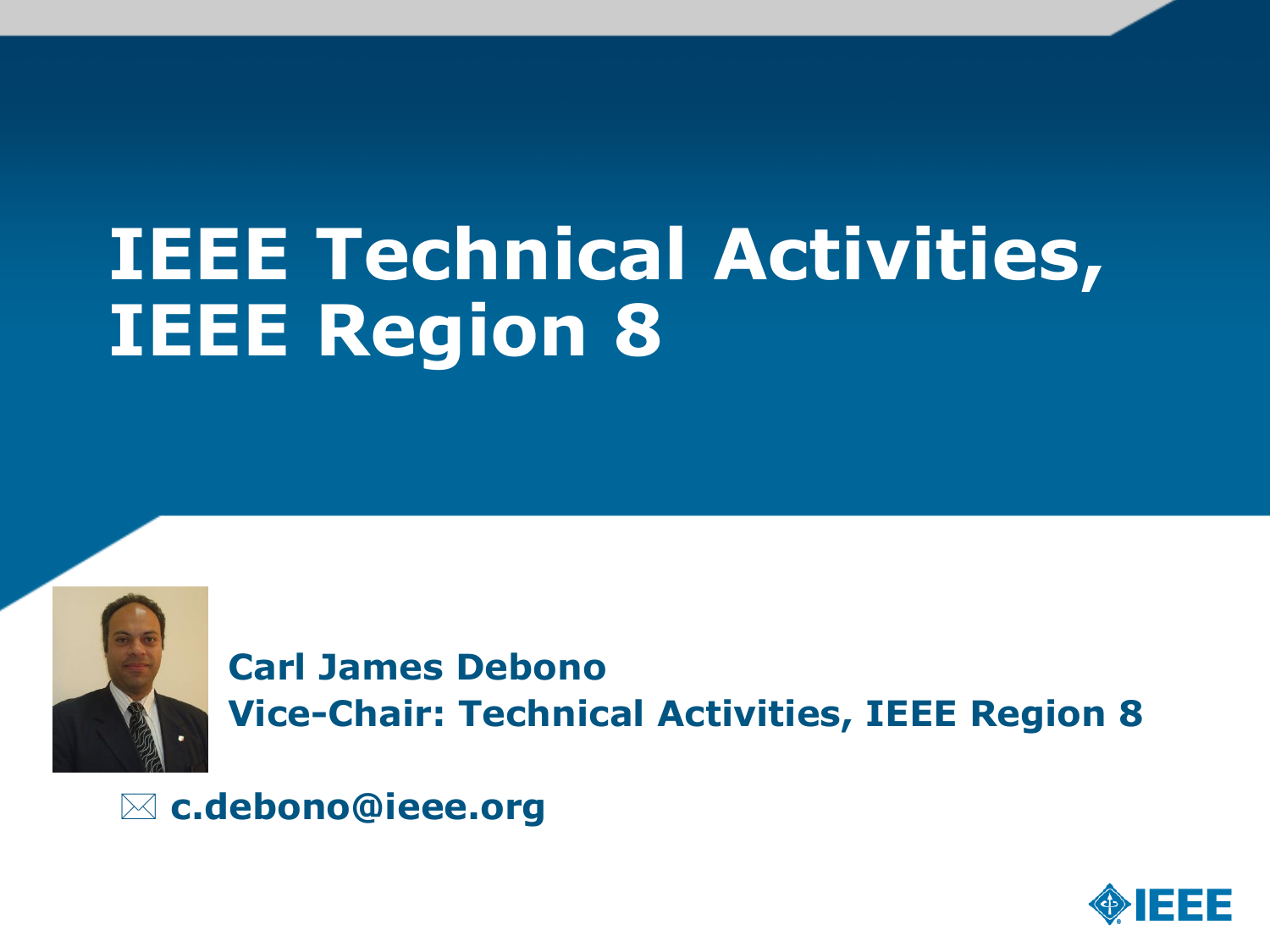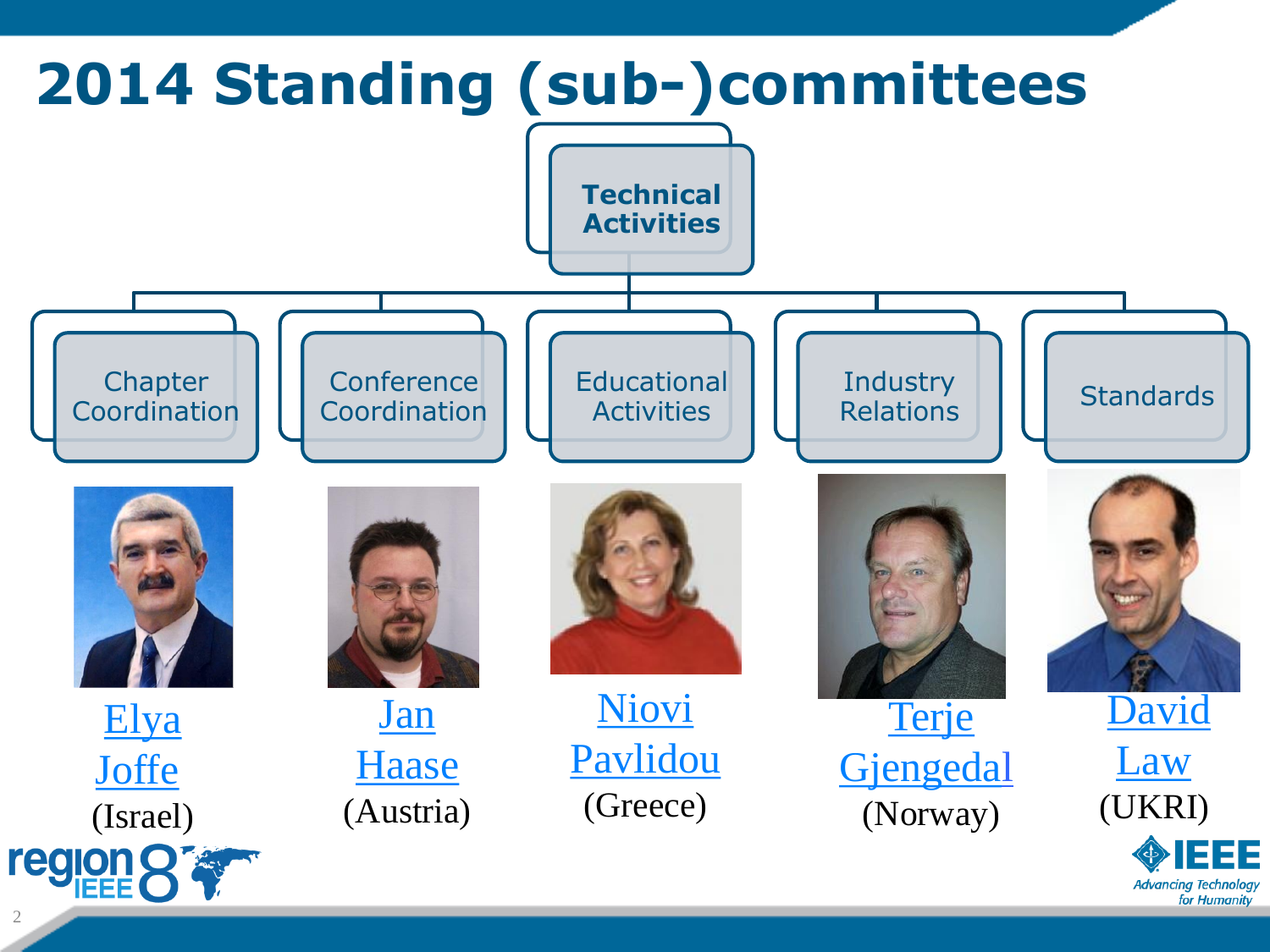### **Chapter Coordination Subcommittee**

#### Committee members

- Elya B. Joffe (Israel Section), Chair
- Simay Akar (Turkey Section)
- Society / Council R8 Chapter Coordinators
- Reviewed a number of new chapter applications
	- 12 new chapters (1 merger of 3 and 4 joint)
	- 16 Student Branch Chapters



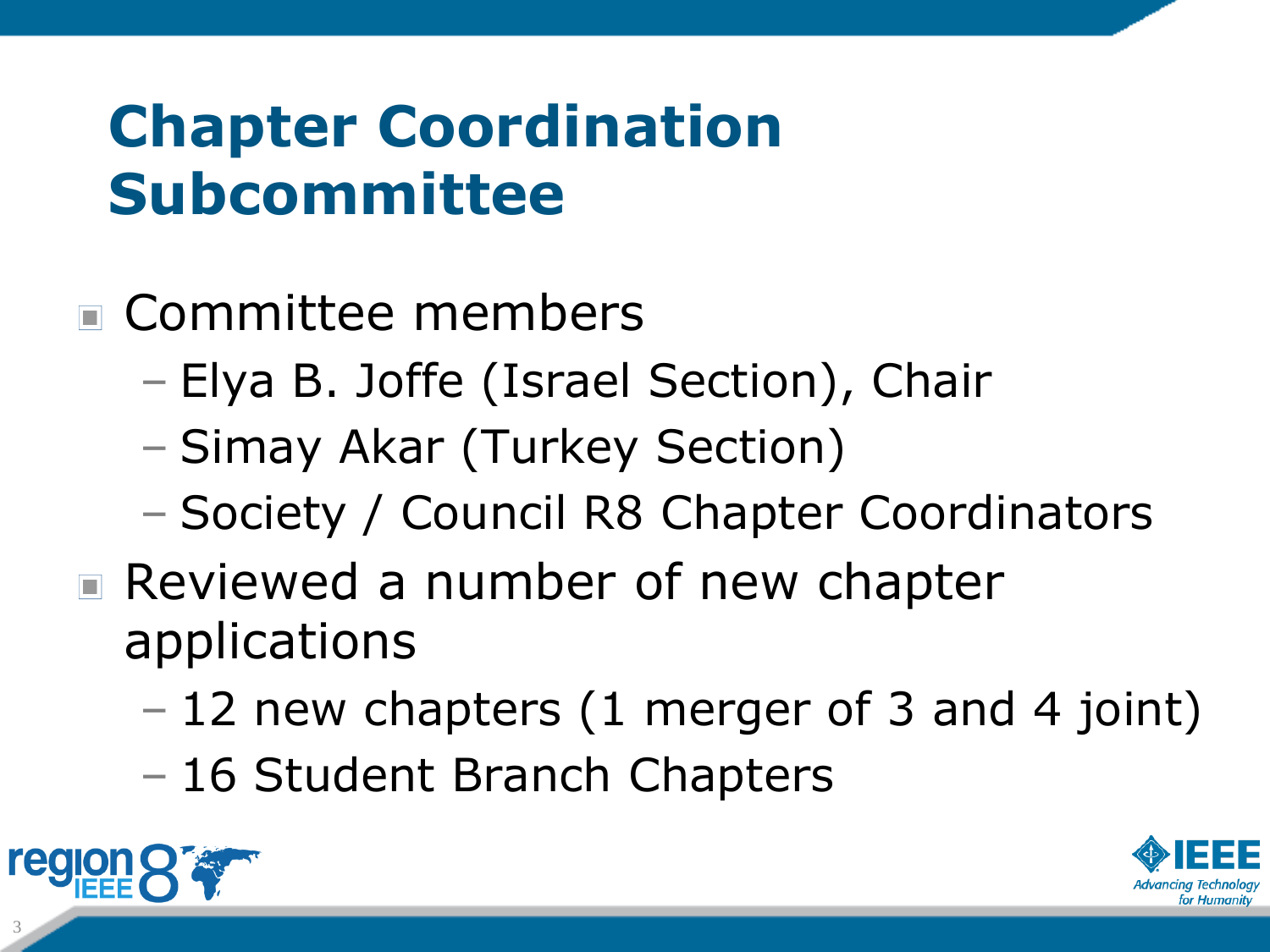# **Chapter Coordination Subcommittee**

Awards

4

**region** 

- Best Chapter Award Italy Photonics Chapter
- Best Student Branch Chapter Award Bosnia and Herzegovina – University of Sarajevo IAS SB Chapter
- Meeting on Friday in Budapest
- ChCSC Operations Manual
- Developing "Best Practices" Manual  $\Box$
- Vitality of Chapters please help!

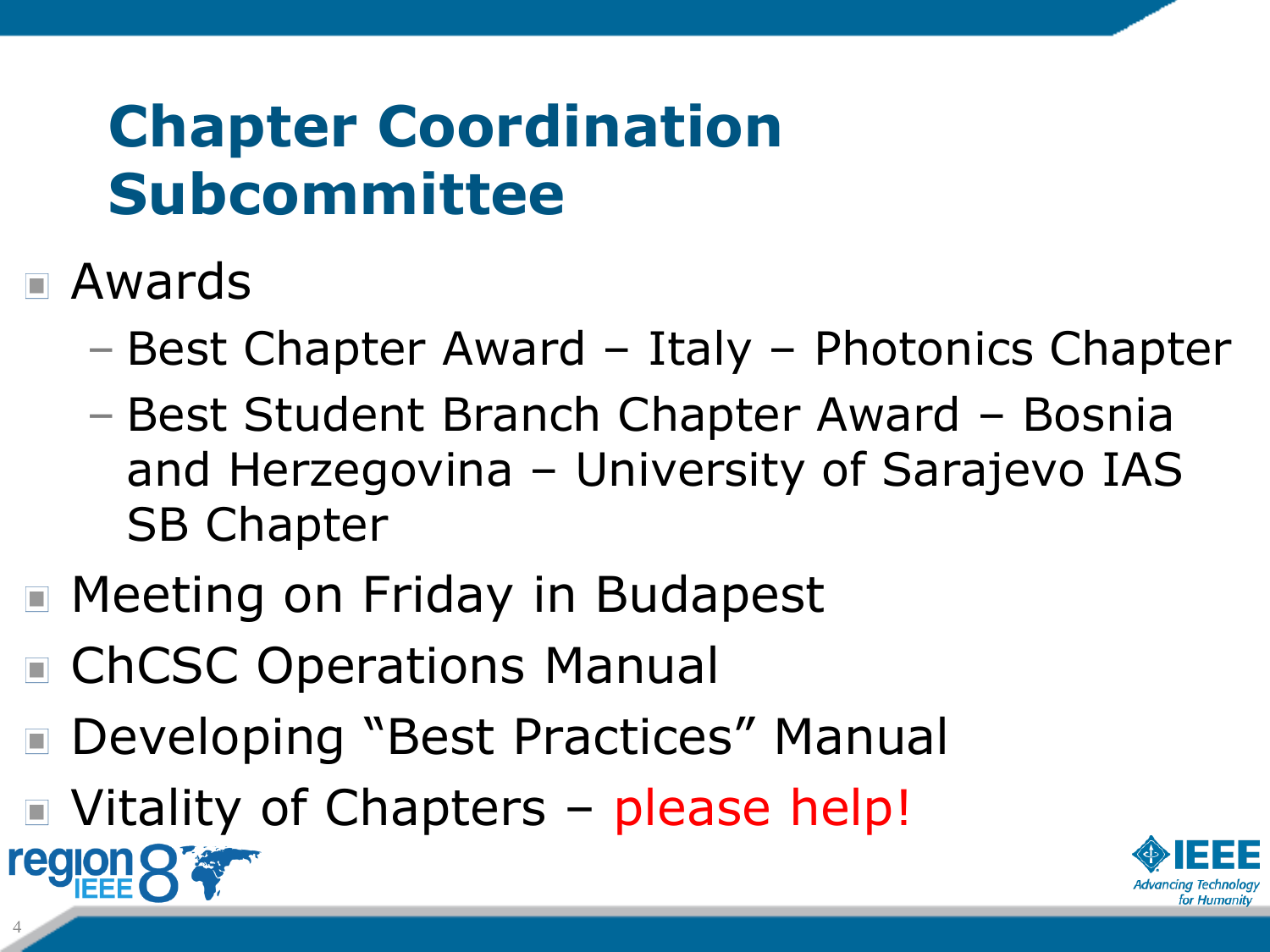### **Conference Coordination Subcommittee**

#### Committee Members

- Jan Haase (Austria Section), Chair
- Dirk van Hertem (Benelux Section)
- Stefano Zanero (Italy Section)
- Reviewed a number of technical and financial sponsorship requests
	- 33 TCS in 2013
	- 5 TCS and 1 FS in 2014



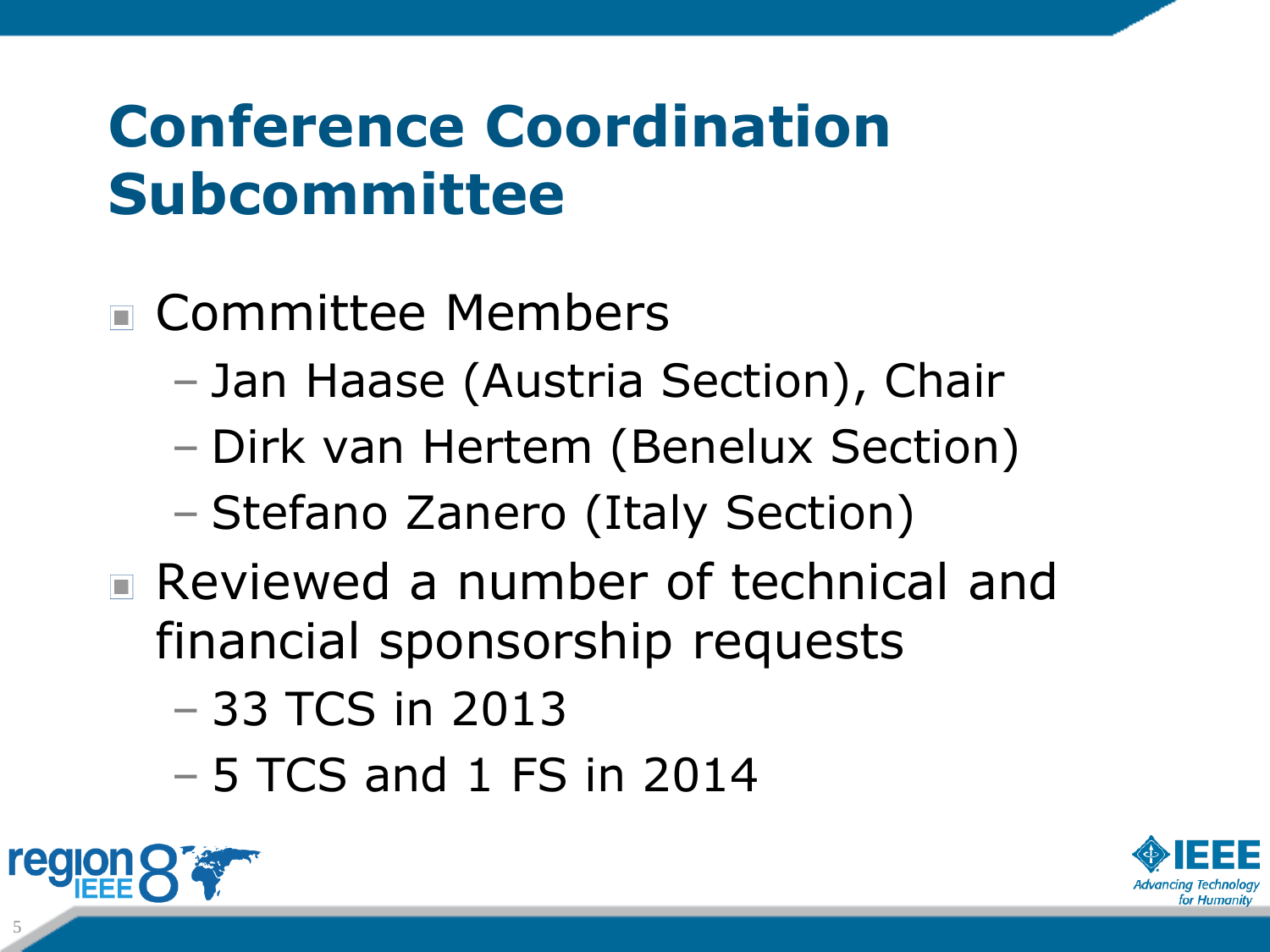# **Conference Coordination Subcommittee**

- Recommending approval of the Spain Section to host EUROCON 2015
- Recommending approval of the South Africa Section to organize Africon 2015
- Looking for organizers to host MELECON 2016 and ENERGYCON 2016 – Please come forward with bids!
- **Updates from IEEE** 
	- Geo-units need cross-endorsement from home geo-unit
	- As of  $31^{st}$  December 2015, conferences with 0% FS will be subject to a fee of US\$1000 and US\$15 per paper that goes in Xplore



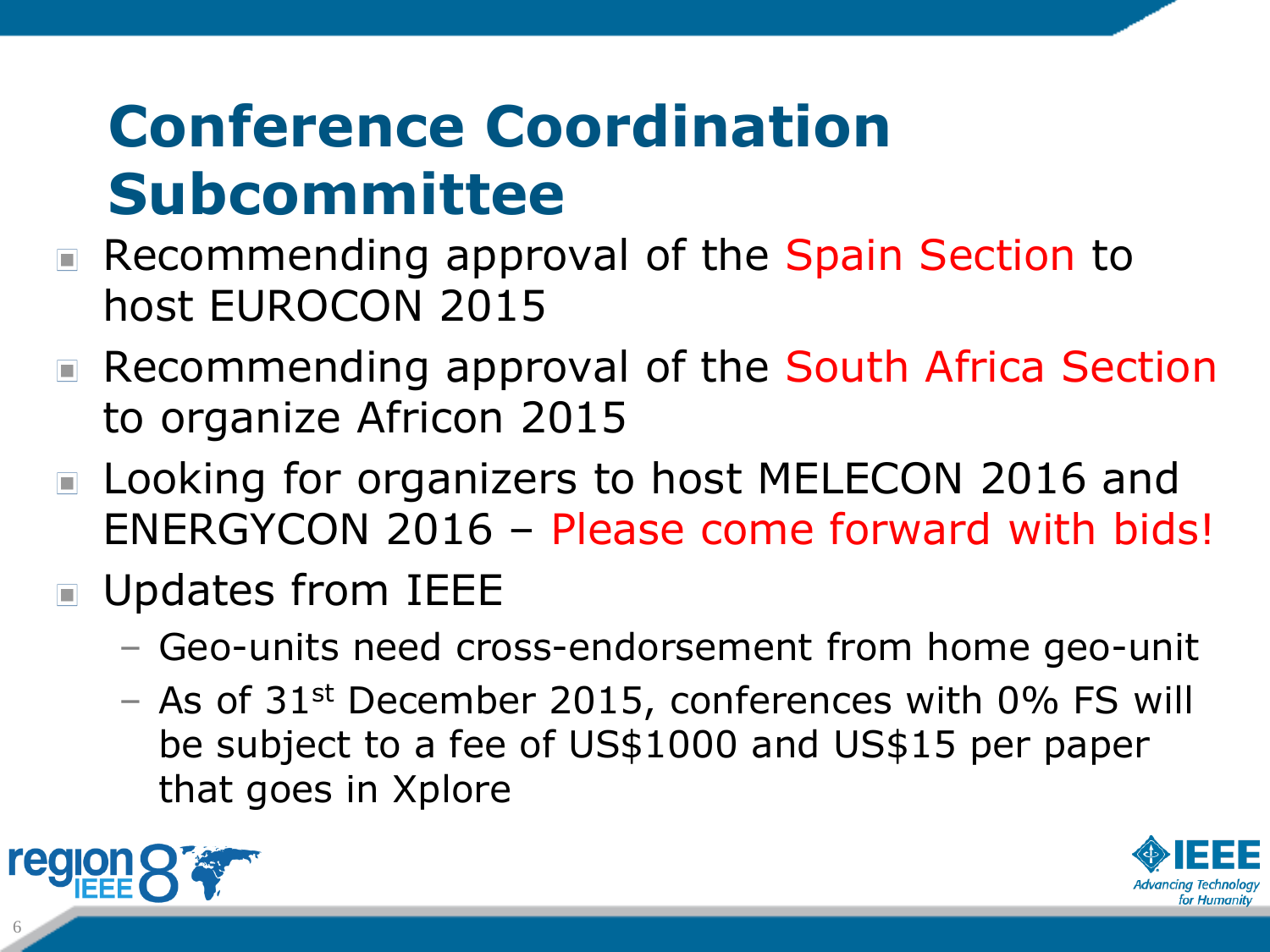#### **Educational Activities Subcommittee**

- Committee Members
	- Niovi Pavlidou (Greece Section), Chair
	- Sohaib Qamar Sheikh (UKRI Section)
	- Rui Costa (Portugal Section)
- Organized and supported TISP and EPICS-in-IEEE workshops in R8.
- Organized Webinars

7

– For continuing education

– How to prepare a successful publication

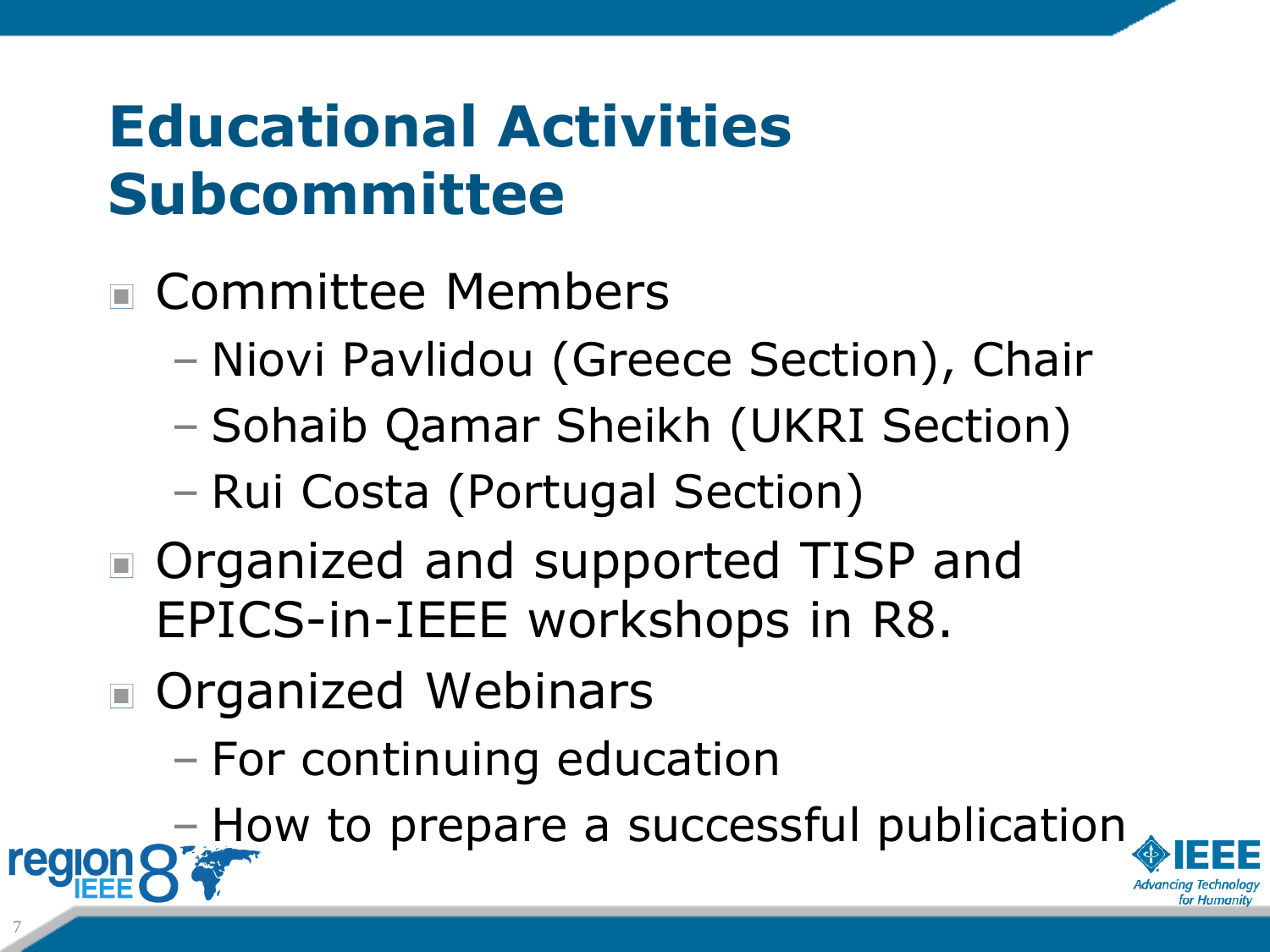#### **Educational Activities Subcommittee**

- Promoted the IEEE Academic project
- Participation in 2014 Frontiers in Education conference
- Create a R8 portal for pre-university and university education activities
- Increase the visibility of EASC
- Provide more Webinars



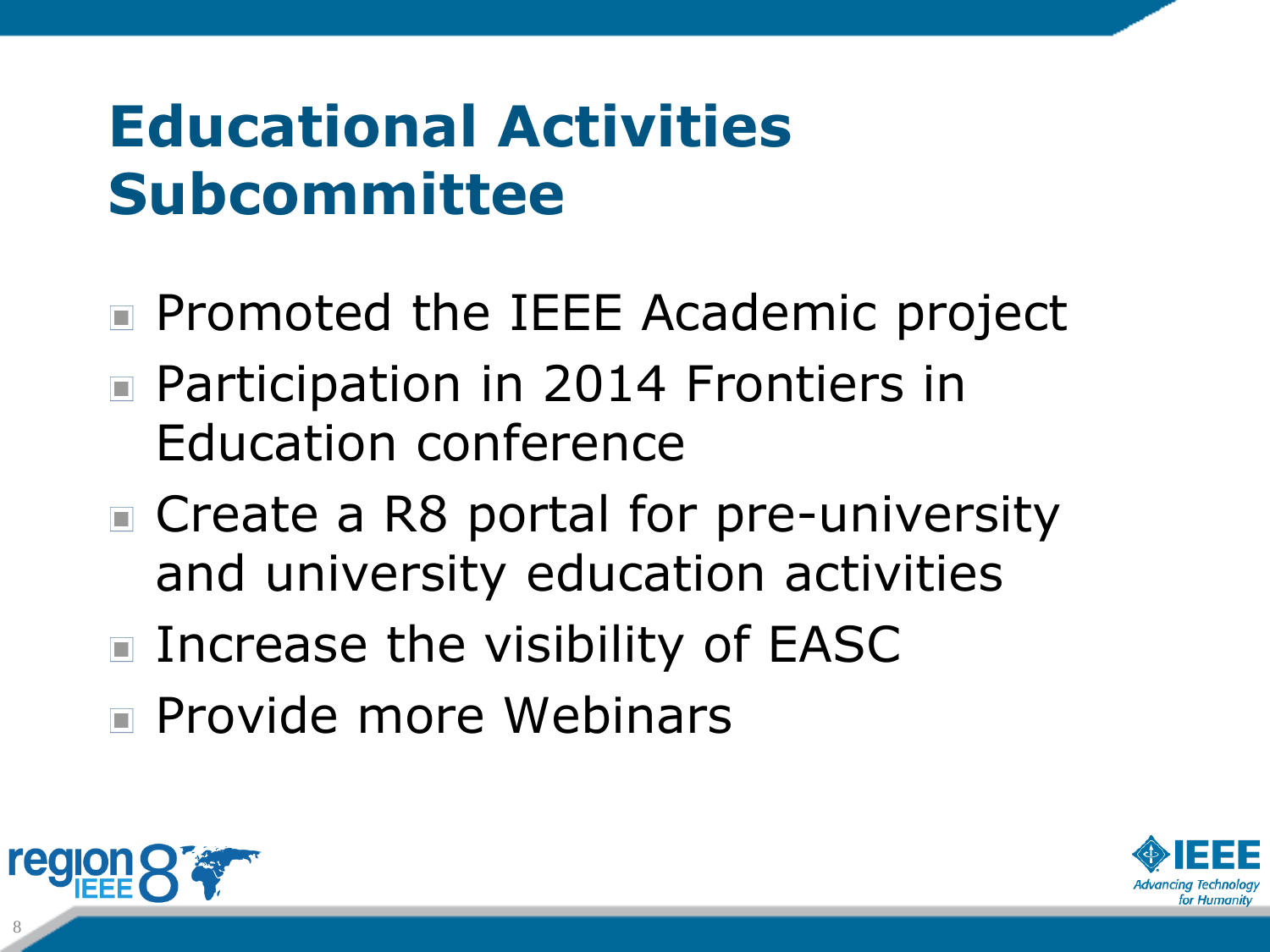#### **Industry Relations Subcommittee**

- Committee Members
	- Terje Gjengedal (Norway Section), Chair
	- Andreas Neumeier (Germany Section)
	- Steve Nightingale (UKRI Section)
- Cooperation with Student Branches and Young Professionals
- Support for IROs
	- Nominate IRO in Section!
- Work with industry for conferences i teolon

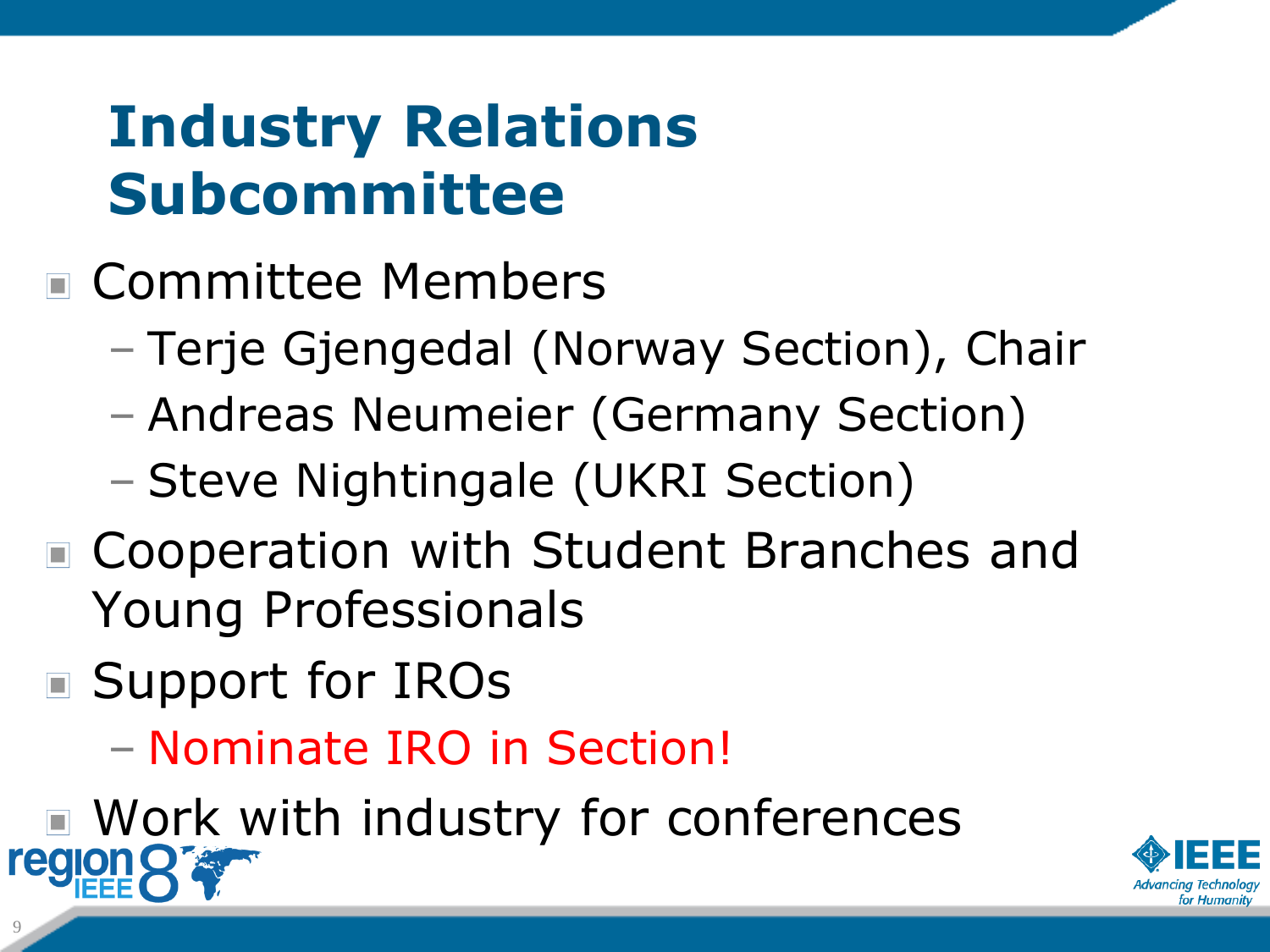### **Industry Relations Subcommittee**

- Updating the strategy and develop an action plan
- Gather feedback from practitioners on what we can provide to industry.
- Collaborate with CoCSC and SC
- Conduct IRO meetings on Webex



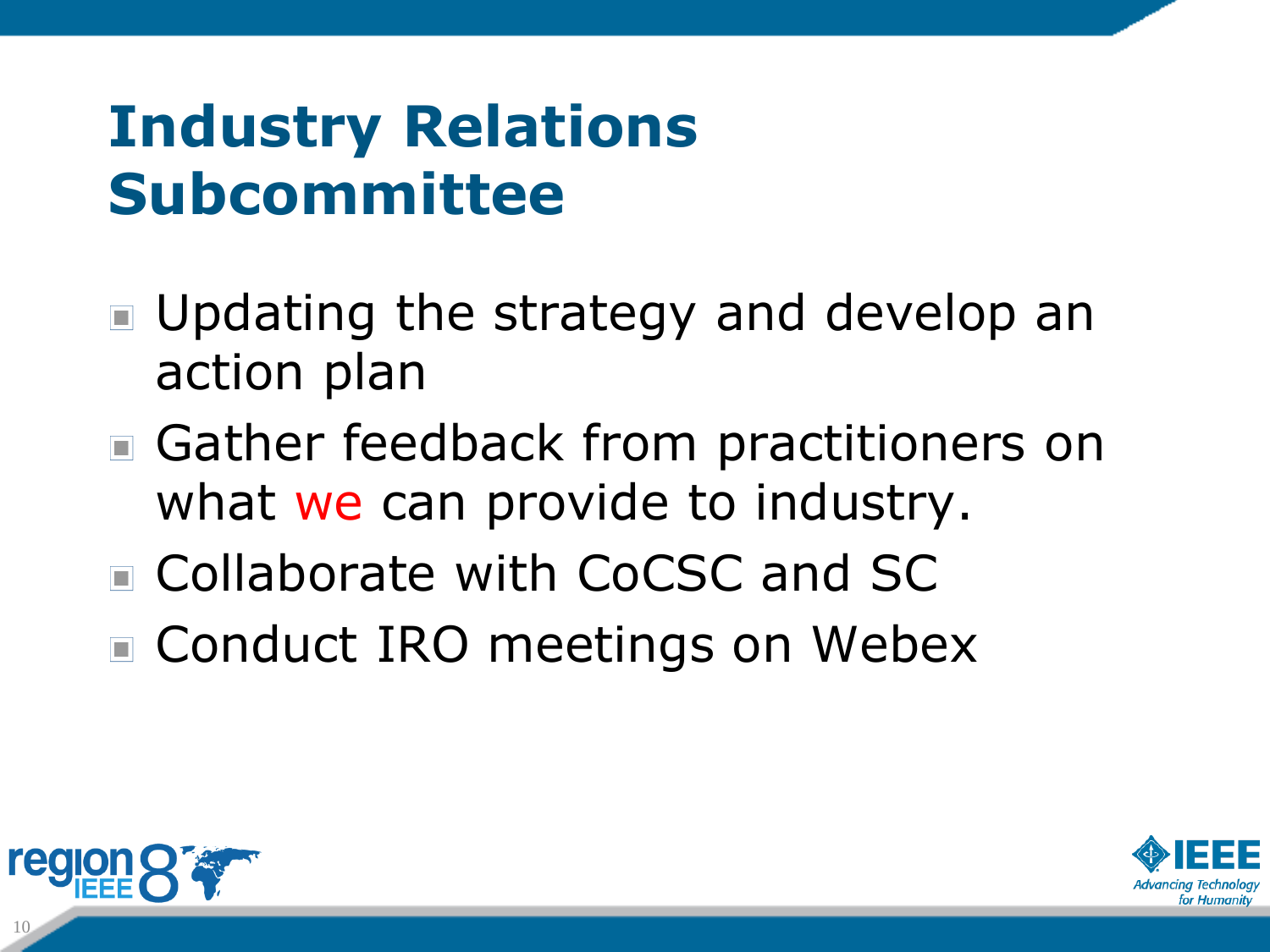## **Standards Coordinator**

- Coordinator David Law (UKRI Section)
- Contact between R8 and IEEE-SA and the standards education committee
- Talks and workshops on standards
- European multi-stakeholder platform for ICT standardization (MSP)
- Working with Digital Europe for event in May towards ICT standards in Europe



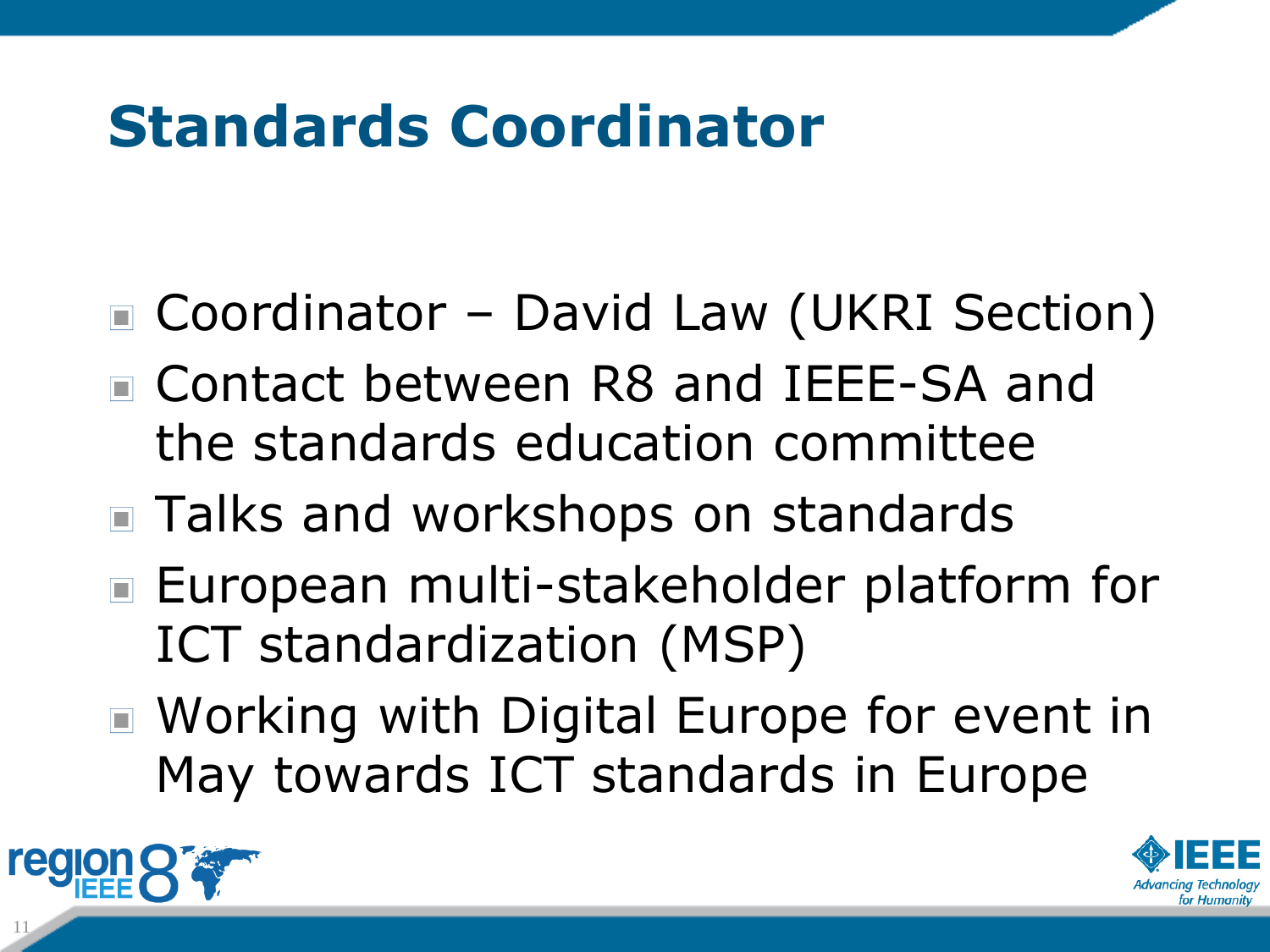# **Thank you for your attention**

#### **Visit: [http://www.ieeer8.org/category/](http://www.ieeer8.org/category/technical-activities/)  [technical-activities/](http://www.ieeer8.org/category/technical-activities/)**



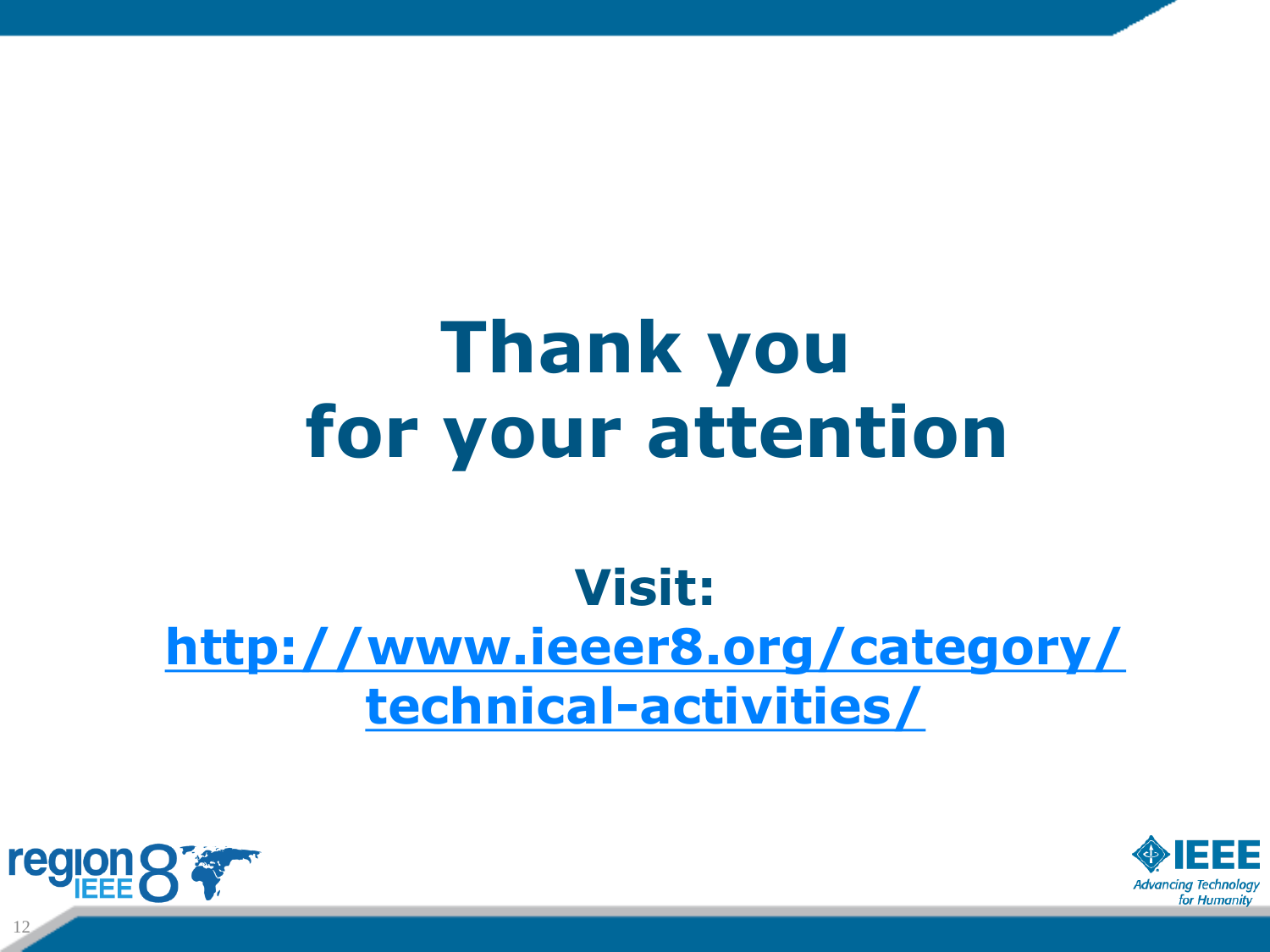### **Conference Coordination Subcommittee (CoCSC)**



Jan Haase Austria janhaase@ieee.org



Dirk van Hertem Benelux dirk.vanhertem@ieee.org



Stefano Zanero **Italy** s.zanero@computer.org



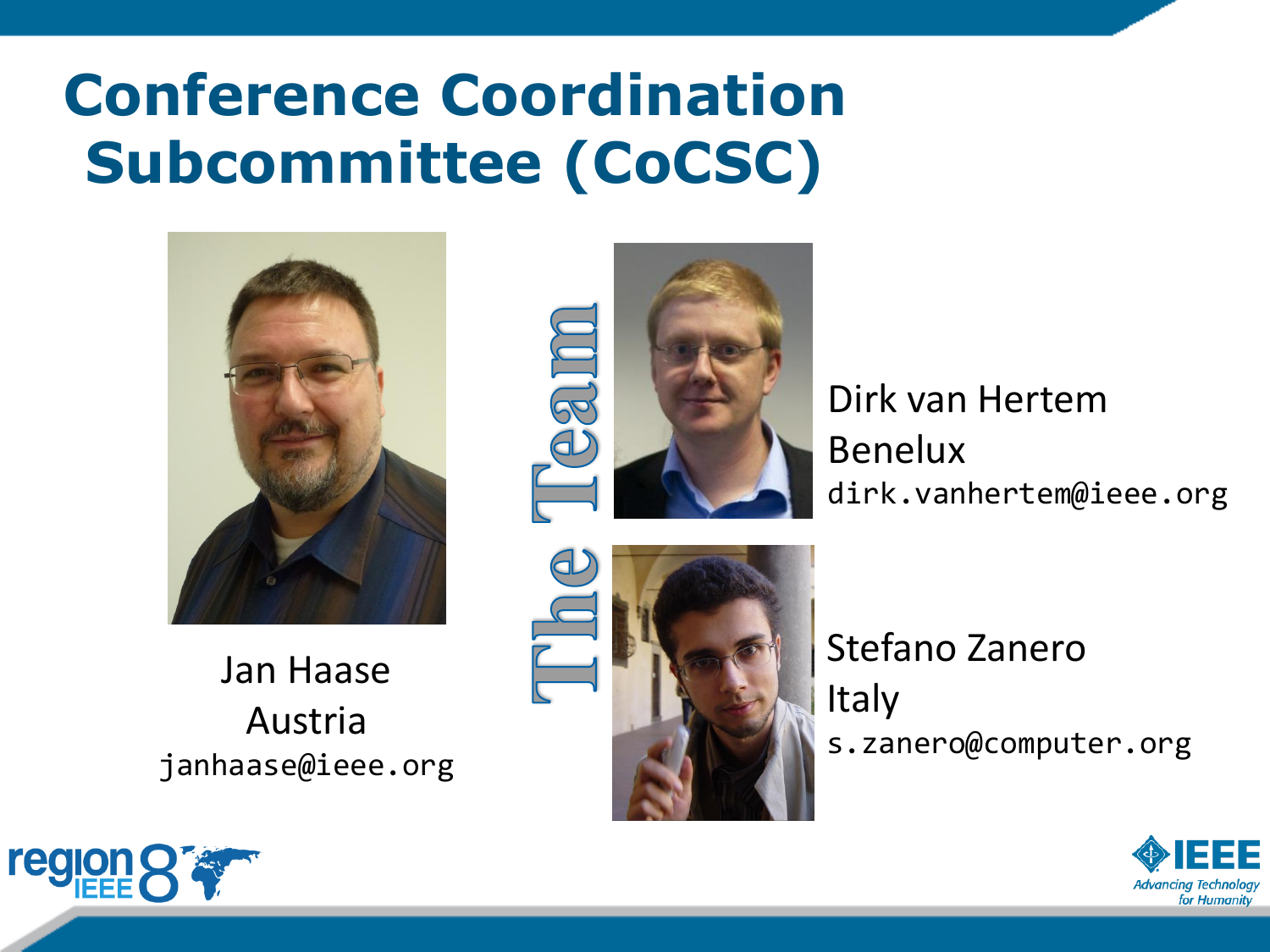#### What to keep in mind when organizing quality conferences

#### *Jan Haase, IEEE R8 Conference Coordinator*



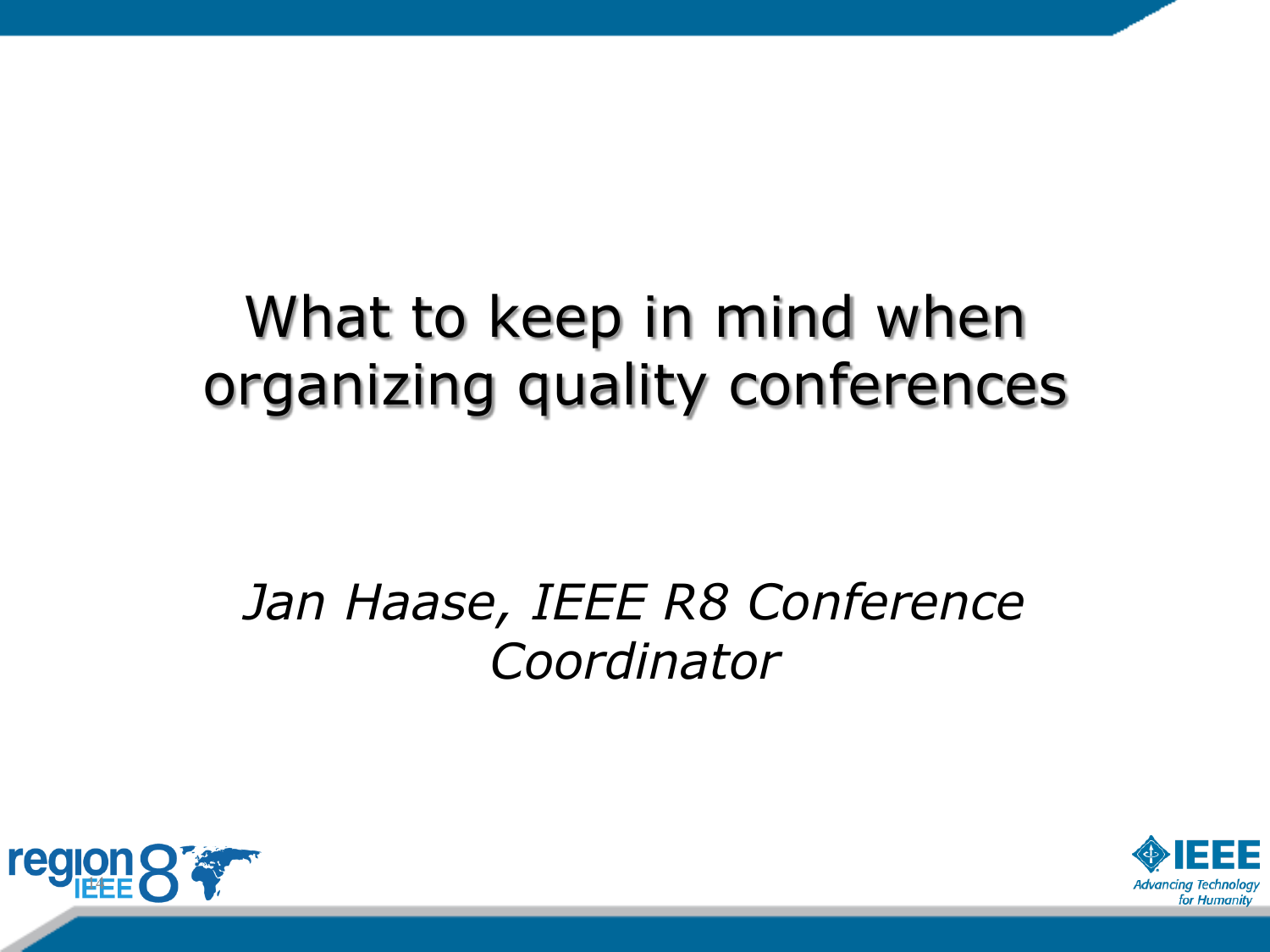#### **Quality for conference publications**

- Papers have to fit to conference (Call for Paper has to be specific)
- Focus on special sessions with a clearly defined scope rather than big tracks like "engineering" or "electronics"
- $\blacksquare$  Try to attract groups of experts (e.g., from international projects together)
- Papers have to be in English (all pages!)
- Review process only accepts full papers (not abstracts)
- No-shows are not going into Xplore
- **Blind or better double blind review**

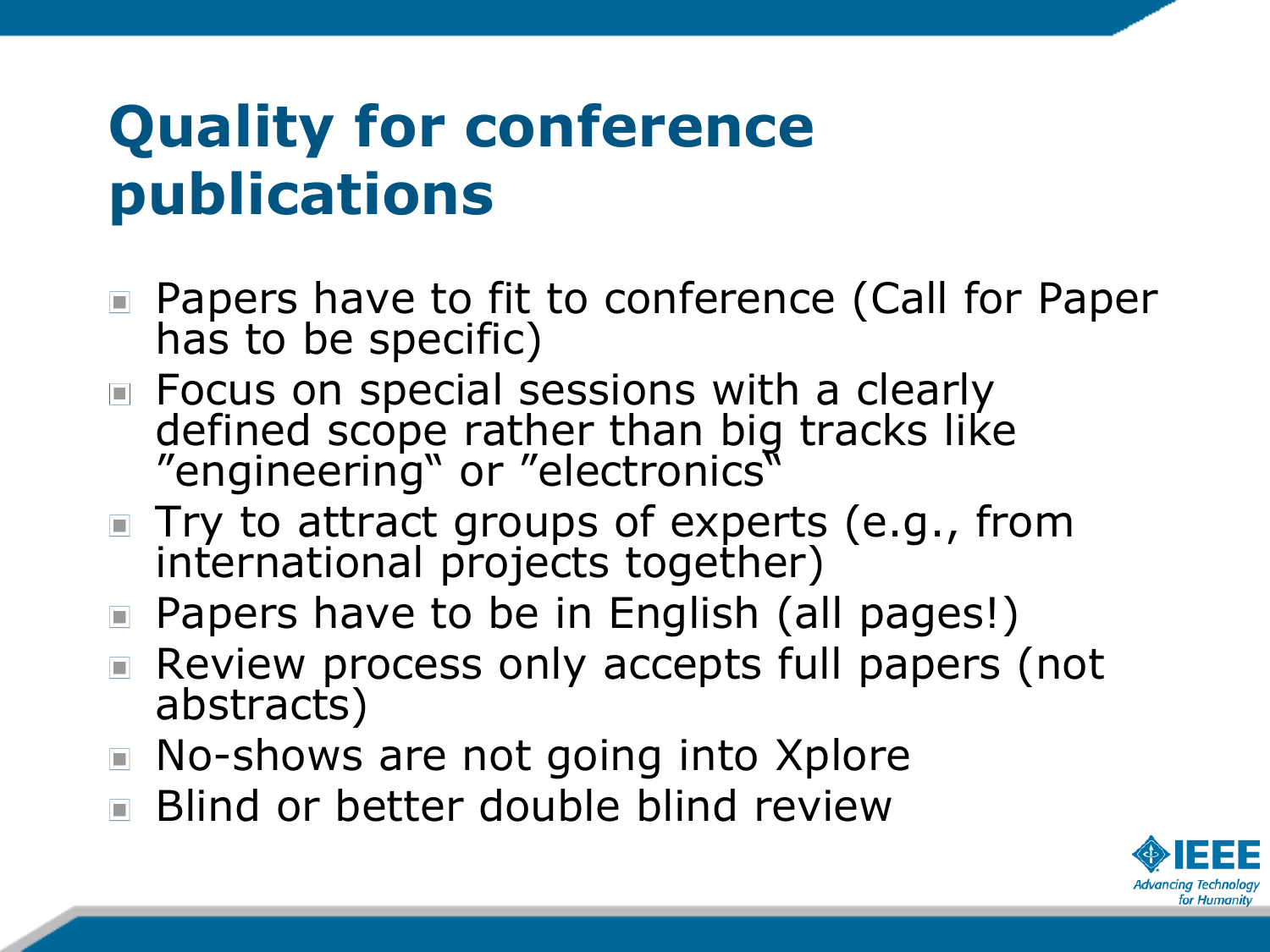## **Quality Review Process**

- **E** At least 2 reviewers per paper, standard should be 3 reviewers
- Choose only experts as reviewers
- Avoid conflicts (e.g., reviewers from same institution or co-authors)
- Give enough time for reviewers (keep in mind possible deadline shifts)
- Balance workload of reviewers
- No reviewer should have more than 8 papers to review
- Remind reviewers in time to submit their reviews
- Ignore "quick reviews" like "sounds good, accept"

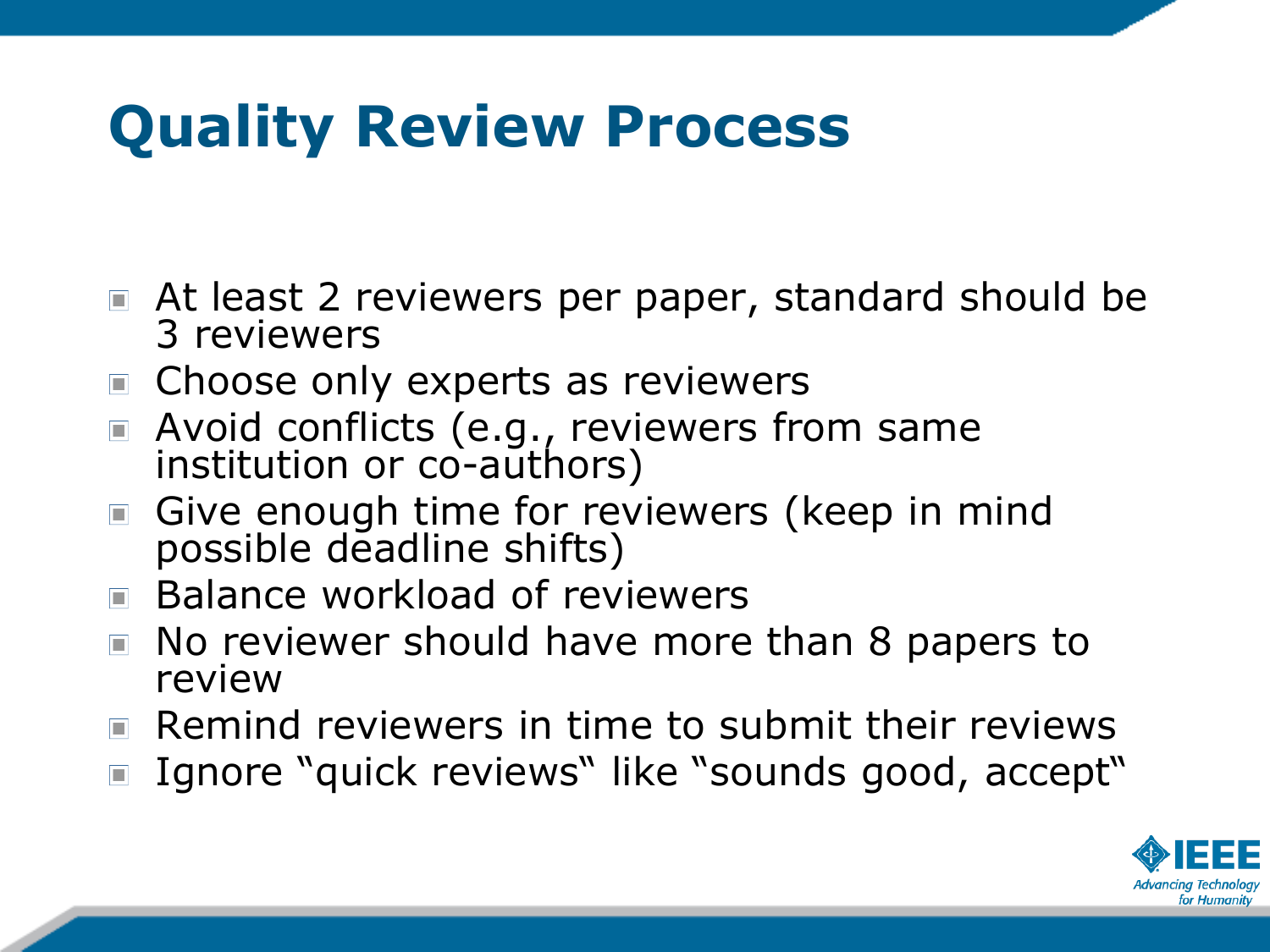# **"Education challenges in the Global Village"**

**102th IEEE R8 meeting, Budapest, 5-6 April 2014**

**Niovi Pavlidou, IEEE R8 EASC Coordinator Sohaib Qamar Sheikh, Pre-University responsible Rui Costa, University responsible**

**http://www.ieeer8.org/category/technicalactivities/educational-activities/**

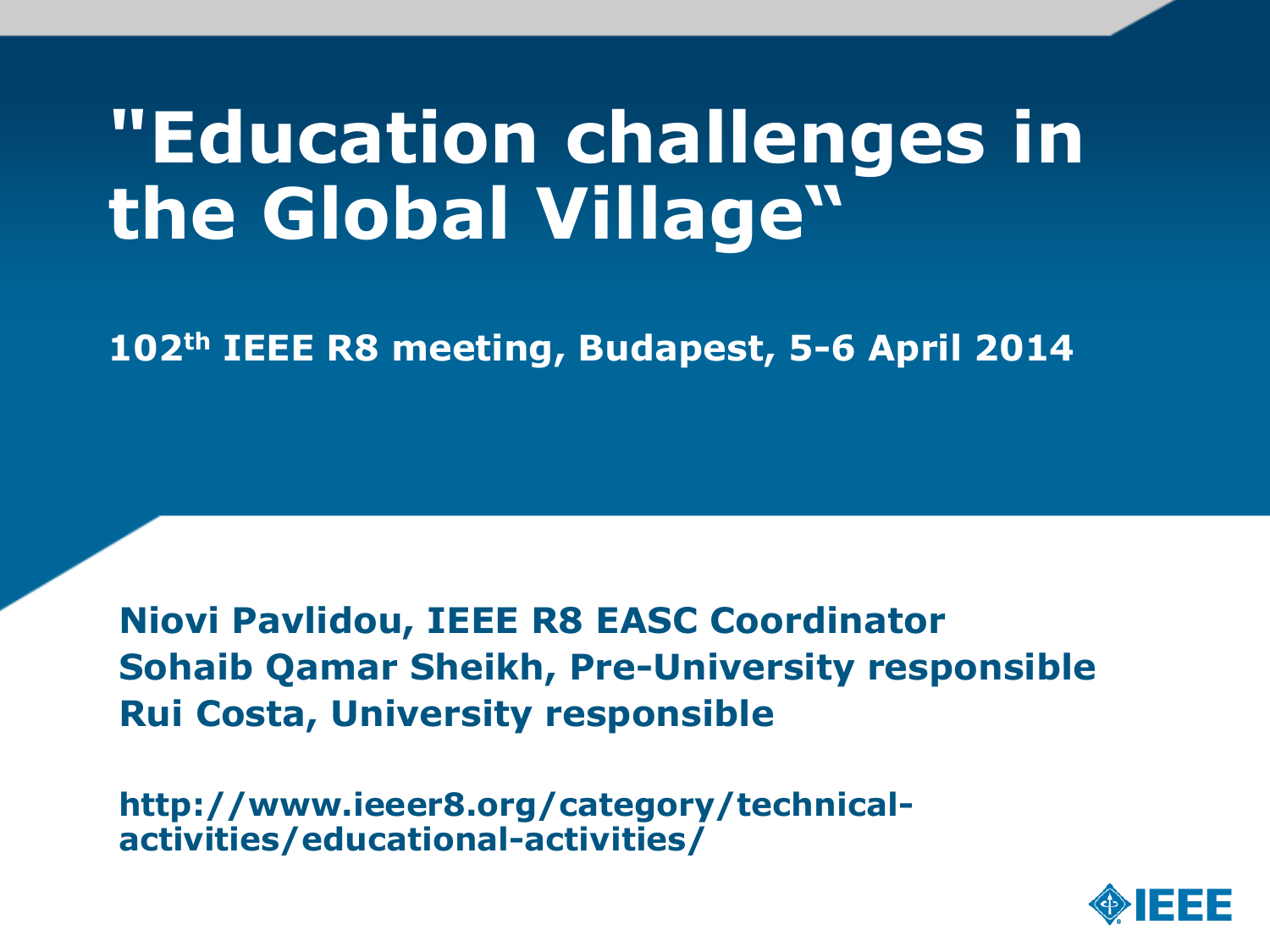#### **The EASC team**

- Pre-University Activities  $\Box$ 
	- Sohaib Qamar Sheikh (UKRI)
		- **Efthymia Araviniti (Greece)**
		- Yahia Sinno (Lebanon)
		- David Oyedokun (South Africa)
- **University Activities** 
	- Rui Costa (Portugal)
- Continuing Education Activities
	- Niovi Pavlidou (Greece)
		- Alexander Boulogeorgos (Greece)



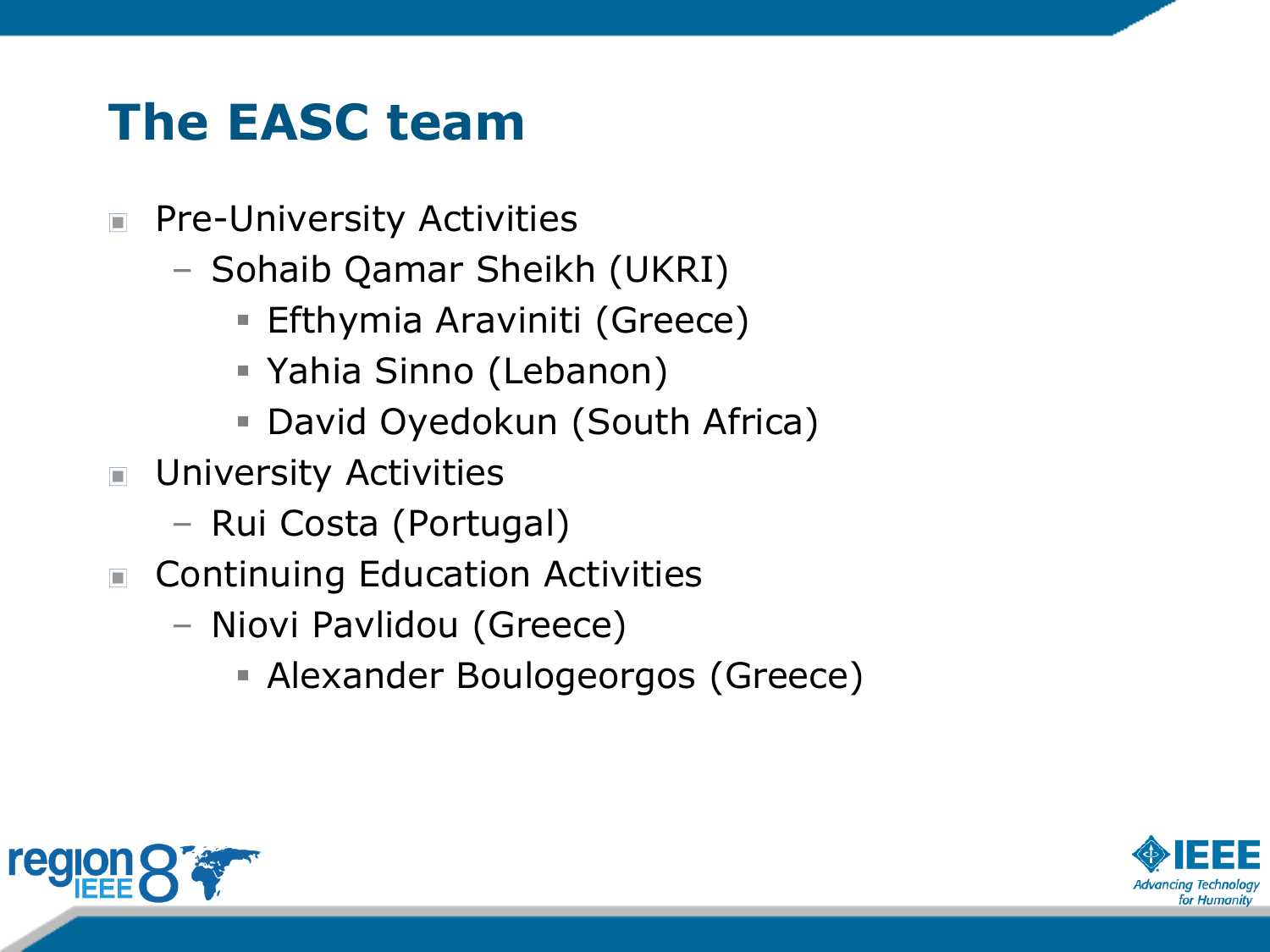# **Education and Profession in the Global Village**

- Need for very good infrastructure to cope with new education modes. For example, Massive Open Online Courses (MOOCs) have quickly gained popularity, expanded, and evolved around the world. The hot issue: accreditation.
- **Easy recognition of skills and qualifications to support** professional mobility. For example, in EU a consultation is currently open to public to explore existing obstacles to the recognition and transparency of skills and qualifications across Europe and to propose solutions and specific actions.
- Need for internationally recognized Accreditation systems



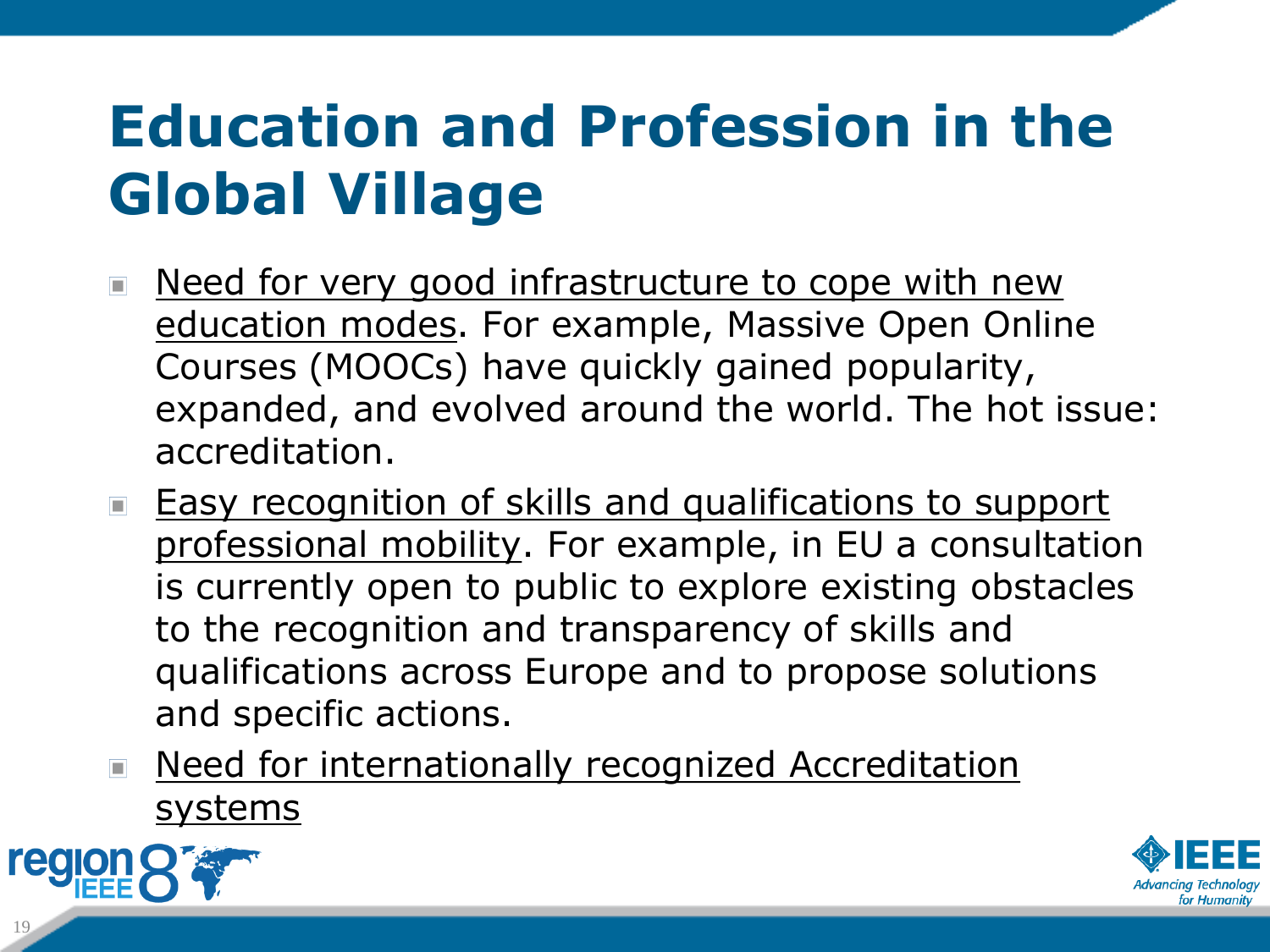### **Status and Actions in R8**

- **Infrastructure differences in R8 lead to** education inequalities
- Easy professional mobility is becoming crucial for the social cohesion in R8
- EAB and EASC products are constantly improved to address these needs
- Sections and EA Chairs have to be aware of and supportive to these initiatives.



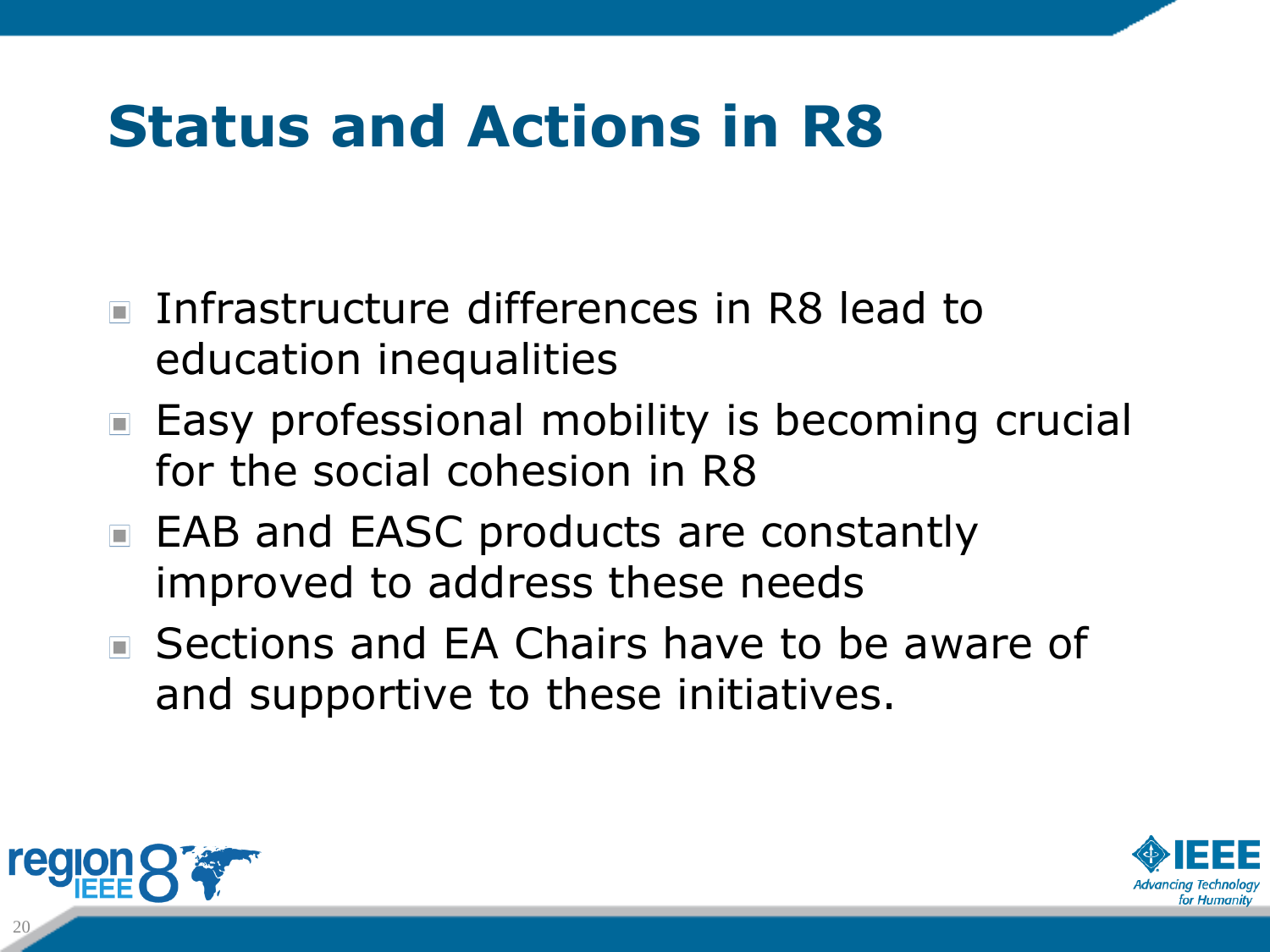#### **IEEE EA Products to cope with this new environment**

- Continuing Education  $\Box$
- Customized Education Solutions  $\Box$
- **Certificates**  $\blacksquare$
- Webinars  $\blacksquare$
- Virtual events  $\blacksquare$
- IEEE eLearning Library  $\Box$
- University Education  $\Box$
- Advance Learning Workshop Kit  $\blacksquare$
- IBM/IEEE Smarter Planet Challenge  $\Box$



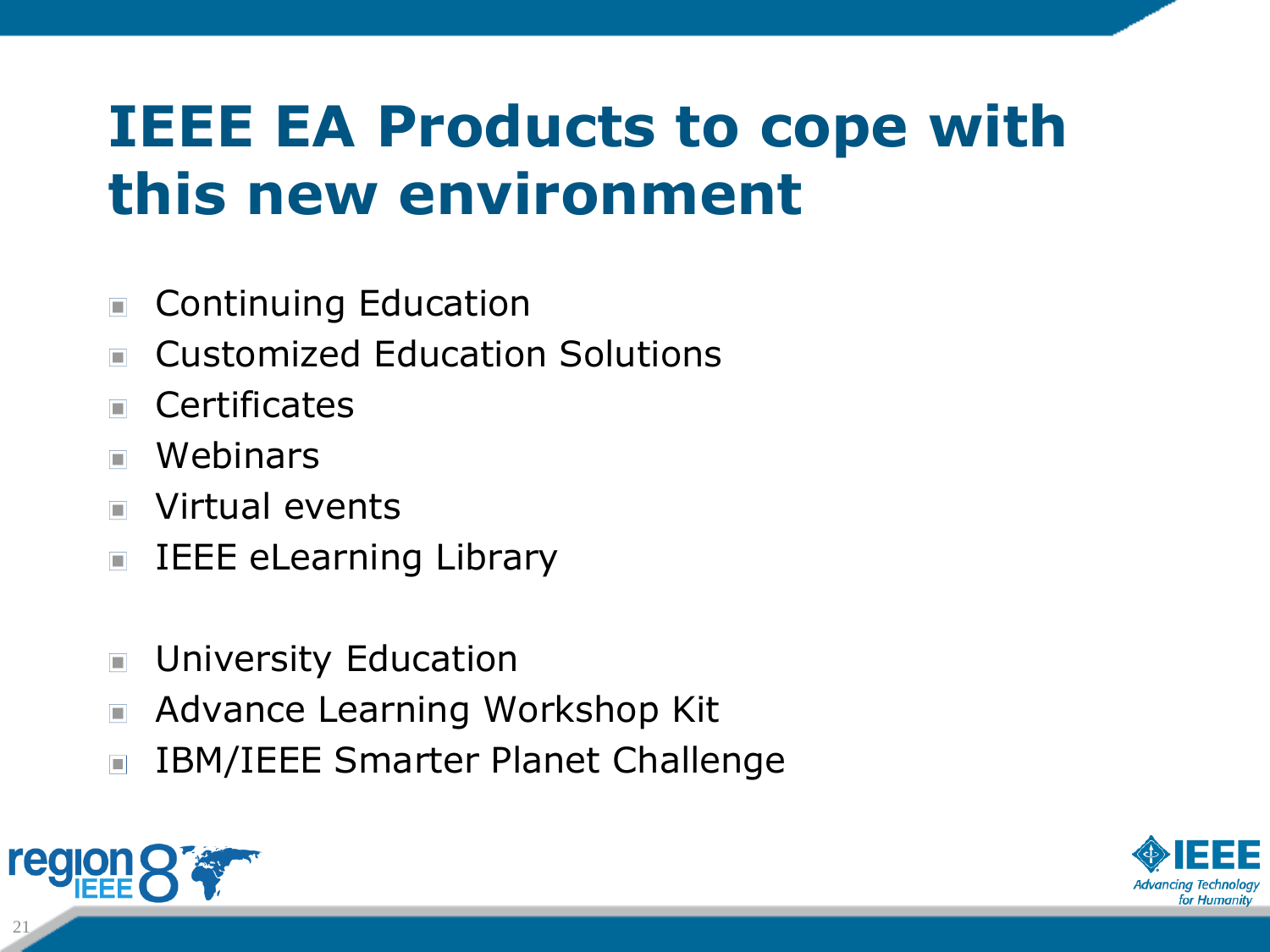#### **A Virtual Conference Example**





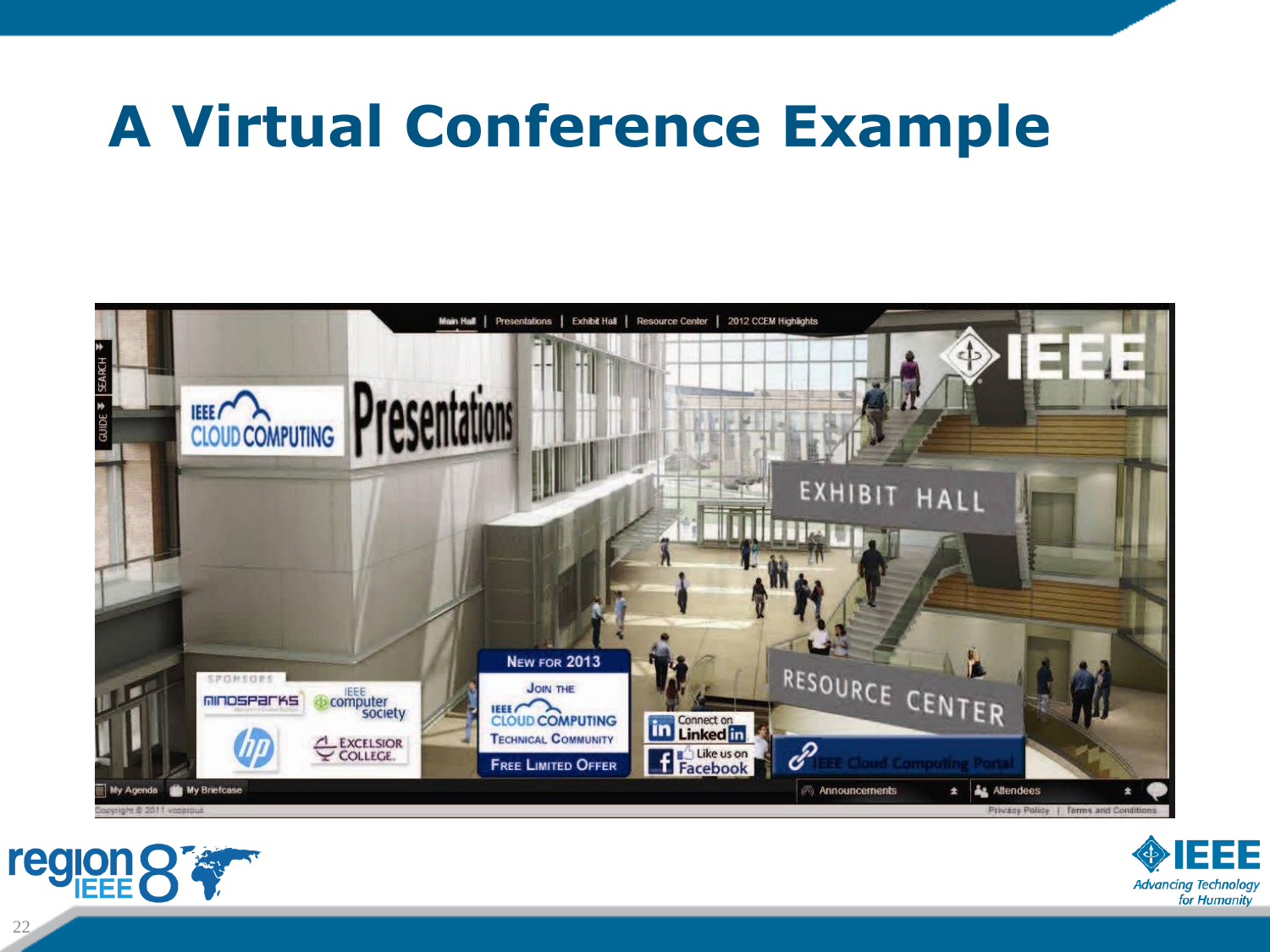# **Overview: IEEE Certificates Program**

- **Exists to provide certificate administration for** Continuing Education Units (CEUs), Professional Development Hours (PDHs), and Certificates of Participation in IEEE's fields of interest
- **Business Model:** 
	- Offered free to IEEE Organizational Units Offers value add and revenue generating options for IEEE meetings, conferences and events
	- Offered with a fee structure to external Non-IEEE educational providers
	- Provide oversight via Certificates, Certifications, and Credit-Bearing **Programs Committee**
	- Program generated 17,588 certificates in 2013 (more than 3X 2012)



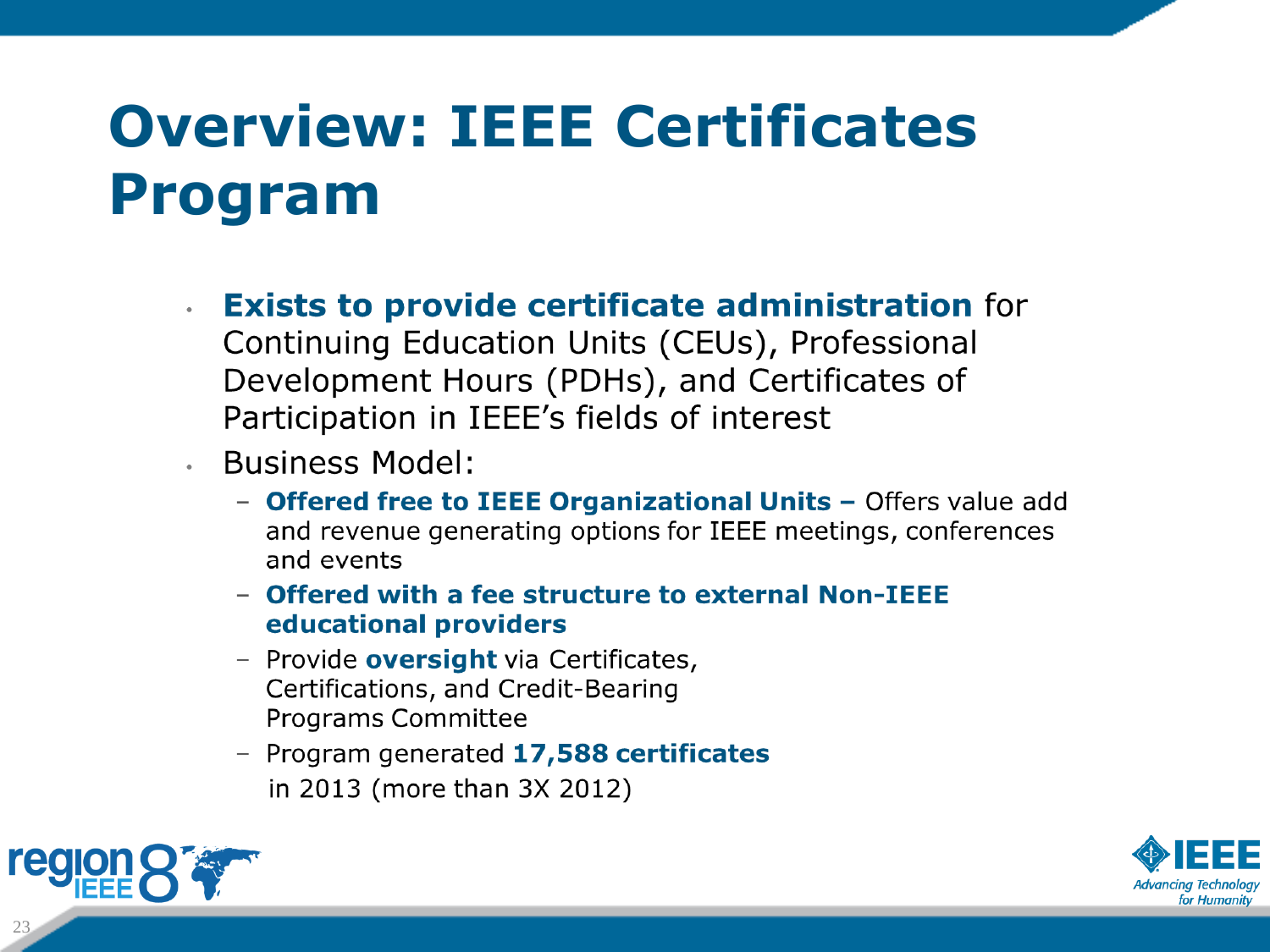# **Advanced Learning Workshop (ALW)**

- Provide student leaders with a "self-contained" kit containing student learning content modules that that can be delivered by the students
- The "self-contained" kit offers six learning modules focused on content to enable students to improve their learning skills and enhance their ability to achieve a successful academic experience
	- Managing Time
	- Managing Stress
	- Developing Effective Study Habits
	- Developing Effective Communication Skills
	- Preparing for Exams
	- Coping with a Difficult Class/Professor



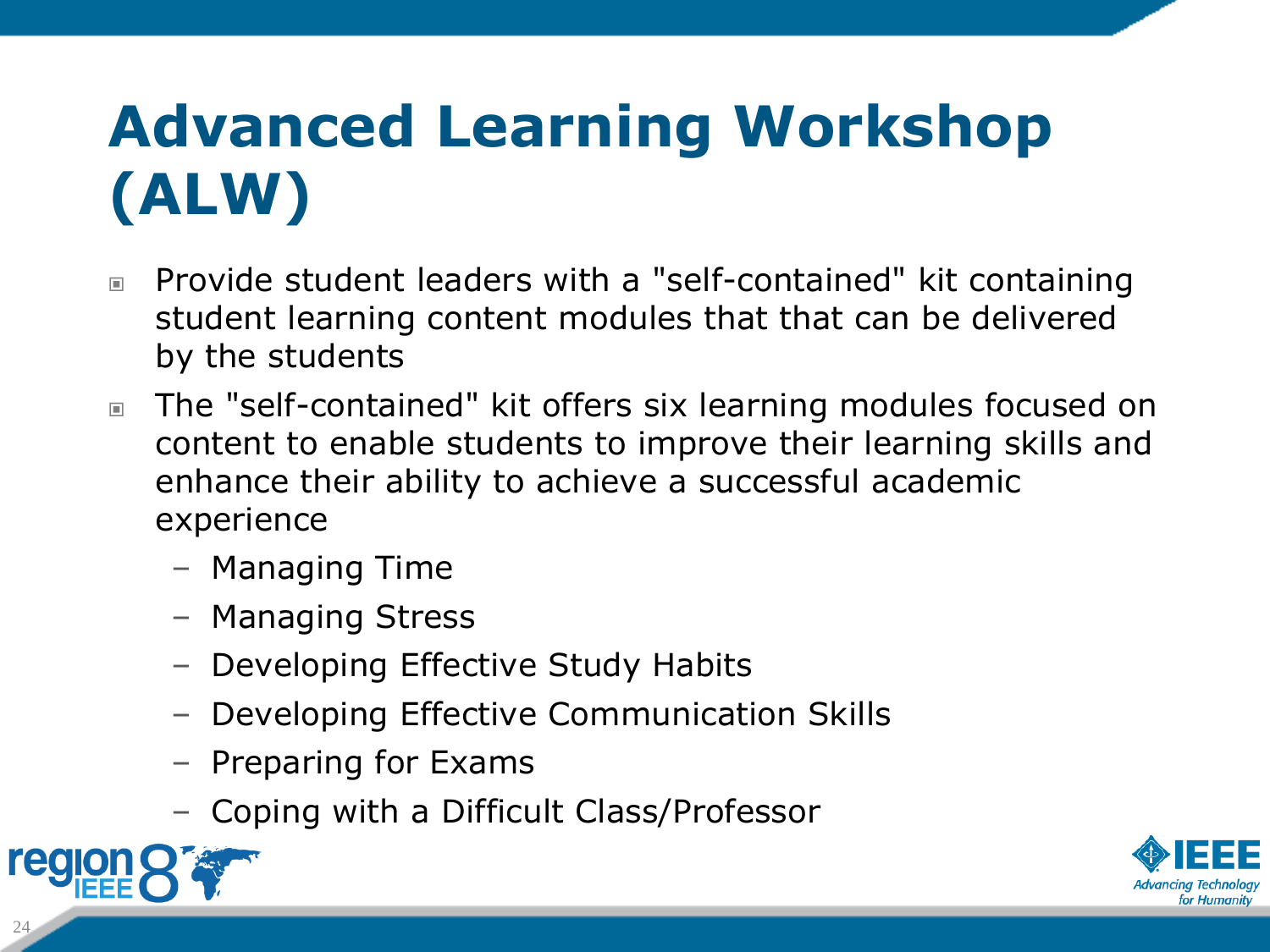### **Early Career Faculty Development Project**

- Early Career Faculty (ECF) face a myriad of challenges  $\Box$ that include:
- Becoming effective teachers
- Conducting research programs  $\Box$
- Managing their career path  $\blacksquare$
- Contributing to the profession  $\Box$
- Virtual Mini conferences to address these needs  $\Box$
- First organized, 15 Nov. 2013, on: Launching a  $\Box$ Successful Faculty Career



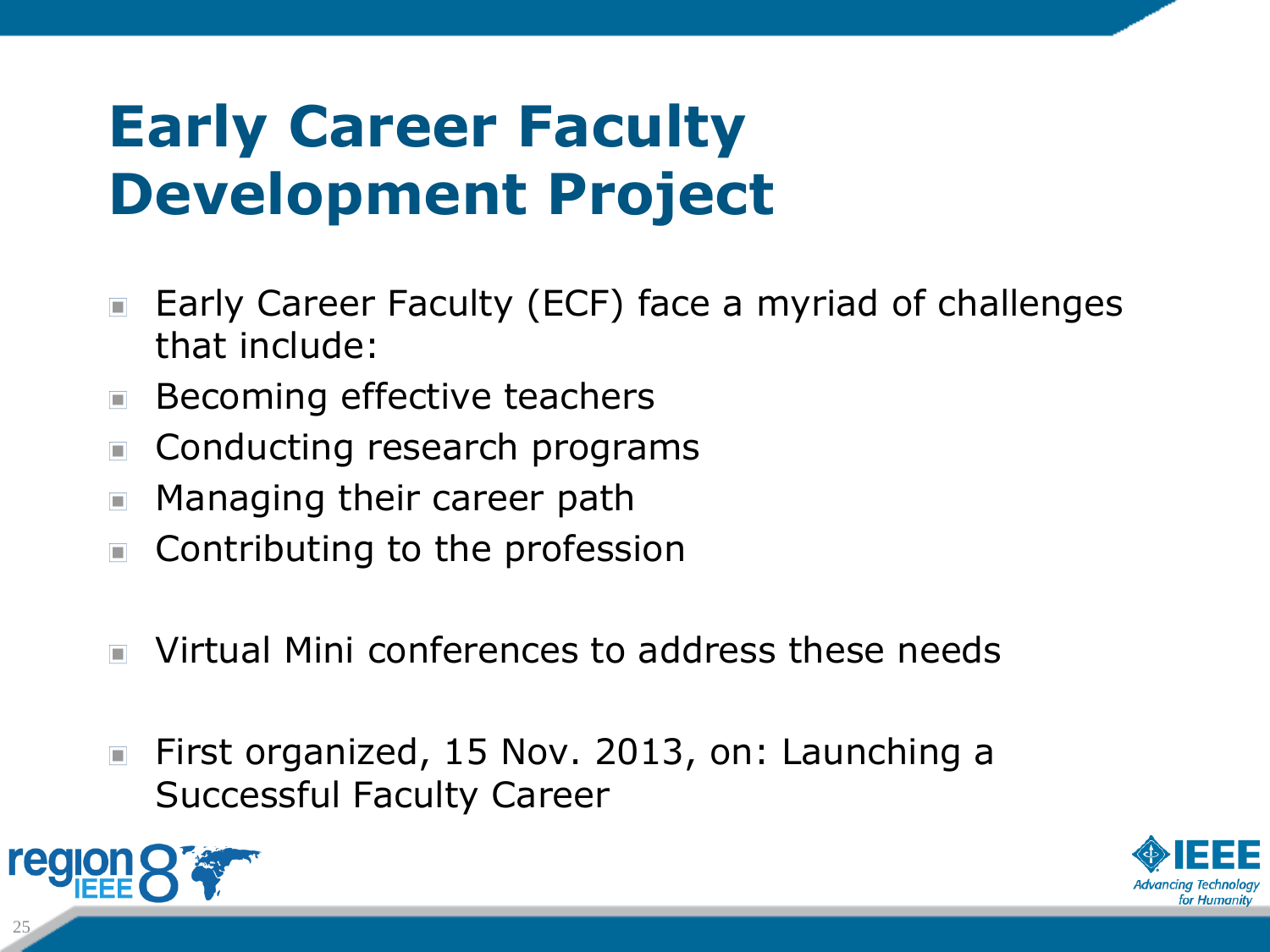# **Early Career Faculty Development Project (2nd)**

- Conferences Offered through the Virtual Continuing  $\Box$ Education Platform (VCEP)
- Packaged as a series, but each mini-conference is designed to stand alone (No fee for 1st, \$25 each for 2nd and 3rd)
- Participants receive a certificate of completion for each session and a special certificate for completing the series
- Designed to be offered on a yearly basis



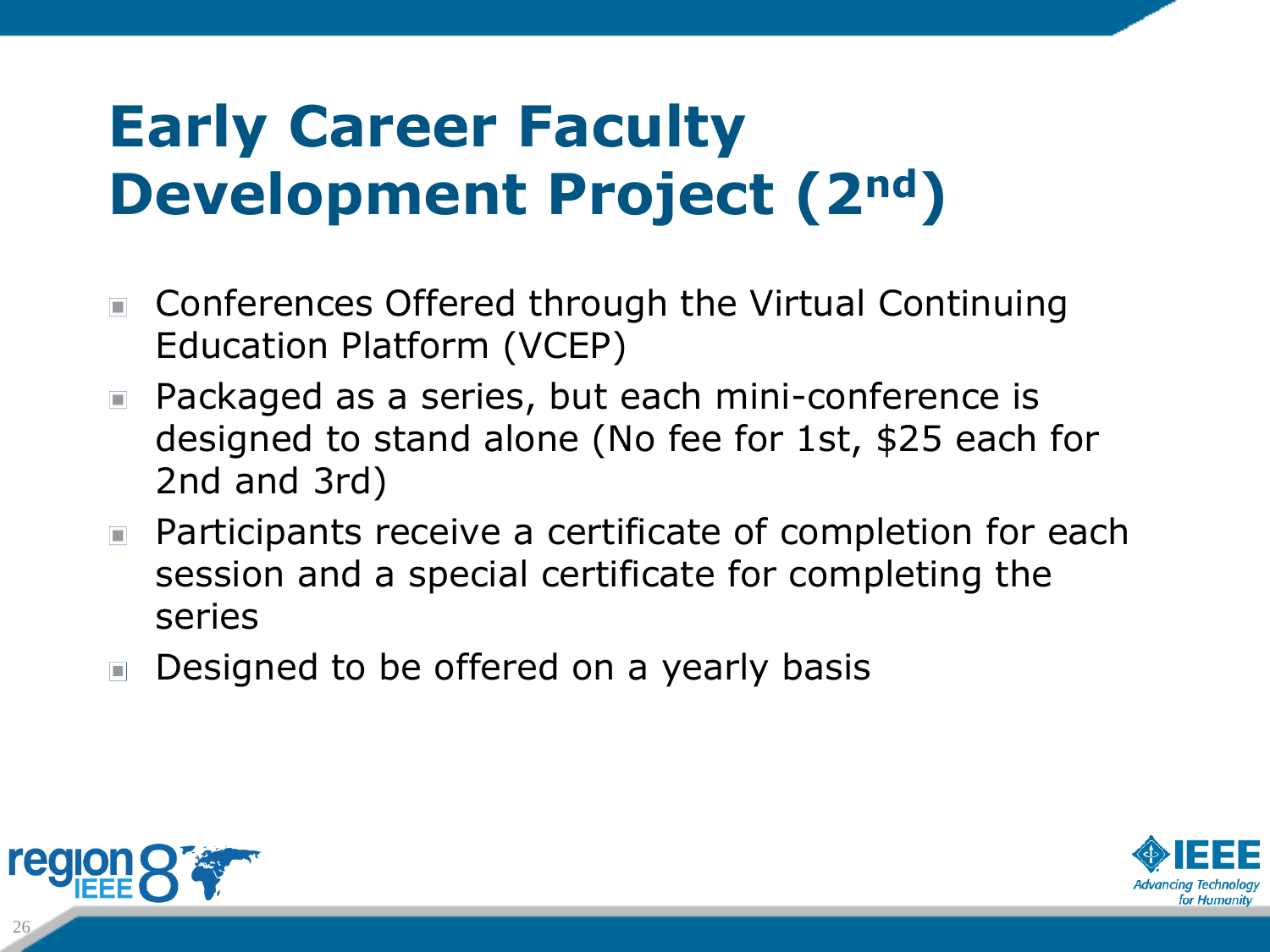# Section and EA Chairs are invited to discuss and disseminate these initiatives.

# Thank you!



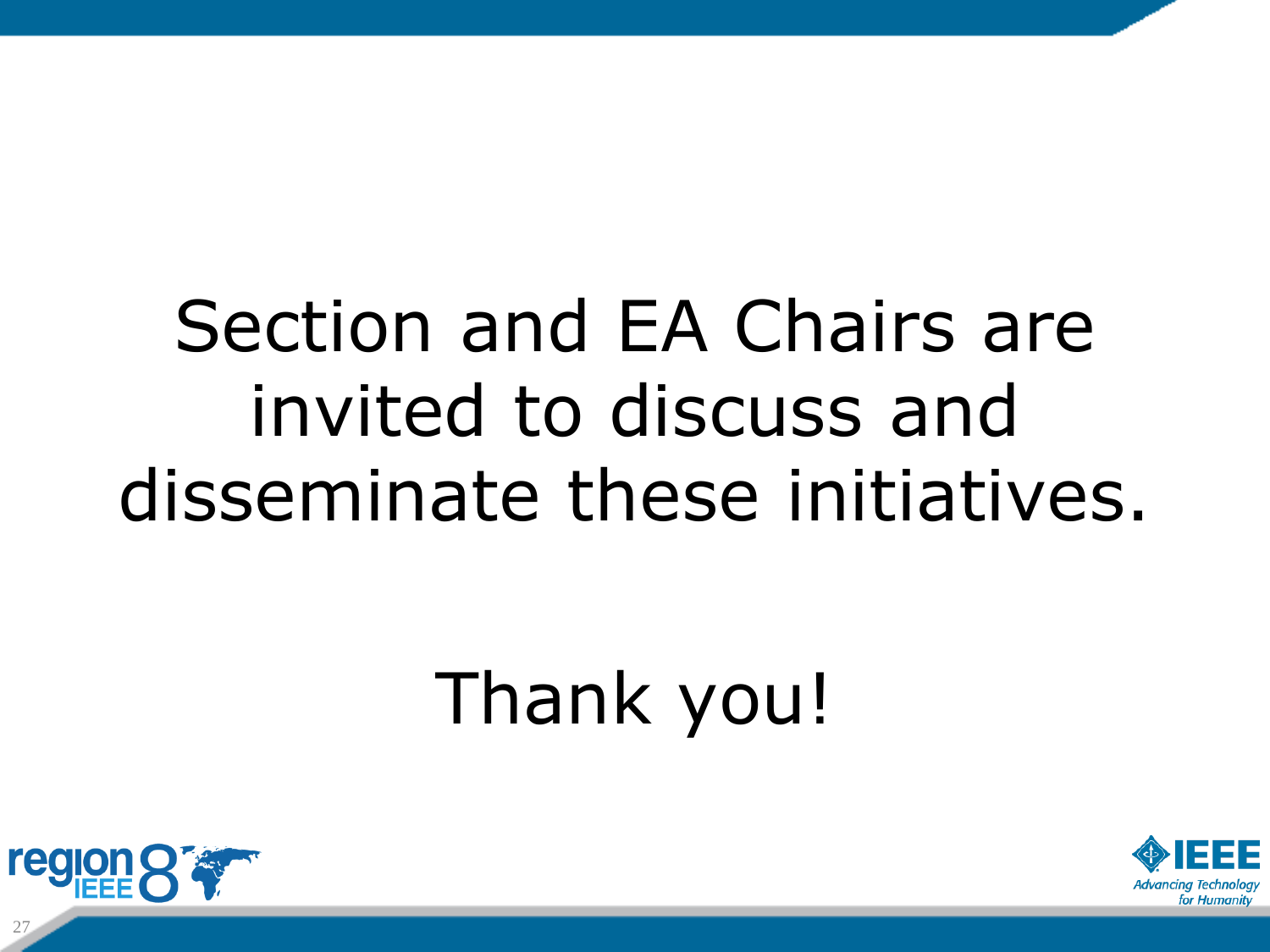# **Industry Relations Subcommittee (IRSC)**



**Terje Gjengedal (NORWAY) Chair terje.gjengedal@hotmail.com**

**<http://www.ieeer8.org/category/technical-activities/industry-relations/>**



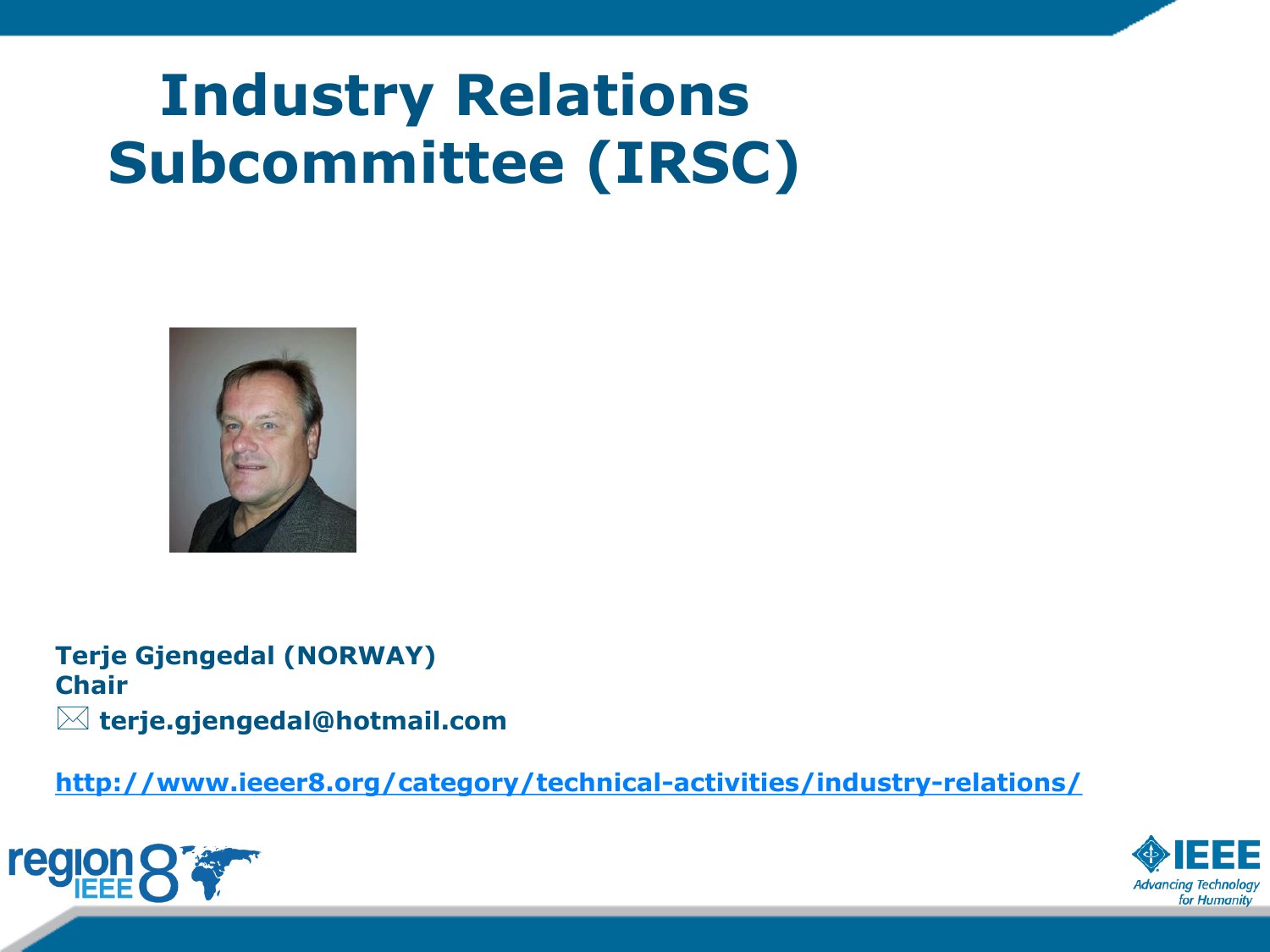

Industry has three simple focus areas:

Profit

Profit

Profit

So for their involvement with IEEE means to improve «profit» Money/revenues/competence/leadership/ Visibility Recognition Attractiveness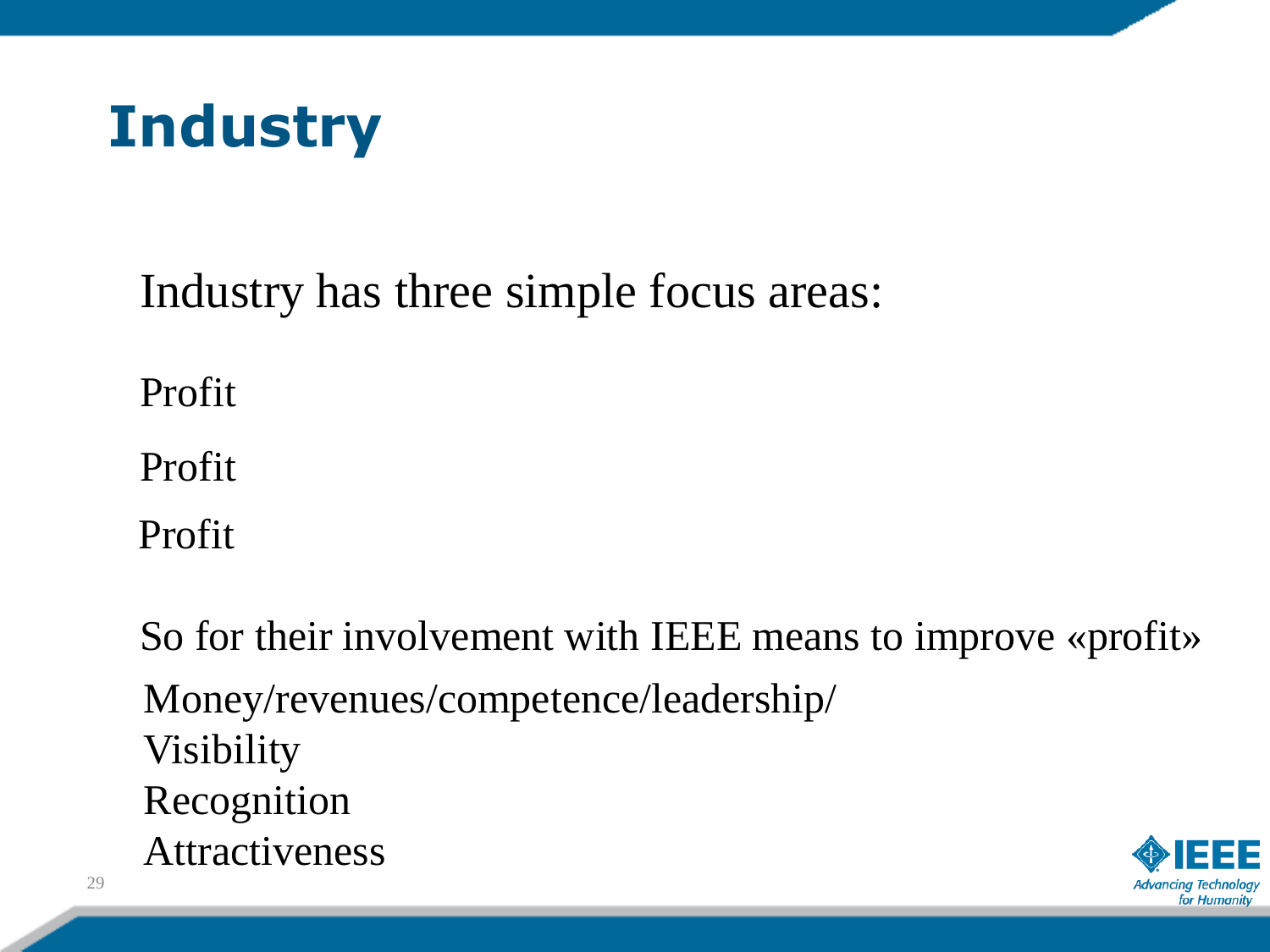#### **Industry Relations We have challenges and they are Strategical very important**

- Awareness
	- *IEEE* is unknown to a large part of the corporate world (at least outside the *US)*
	- *Are the value of IEEE's products and services well known?*
	- *Are IEEE products and services meeting the Industry's needs?*
- Declining individual interest?
	- -*Why? is it a reflection of himself or his company?*

-*Engineers saw their supervisors go to IEEE and they went. Now management does not participate*

• Relevance

-*What is relevance of IEEE if trend of industry participation continues?*

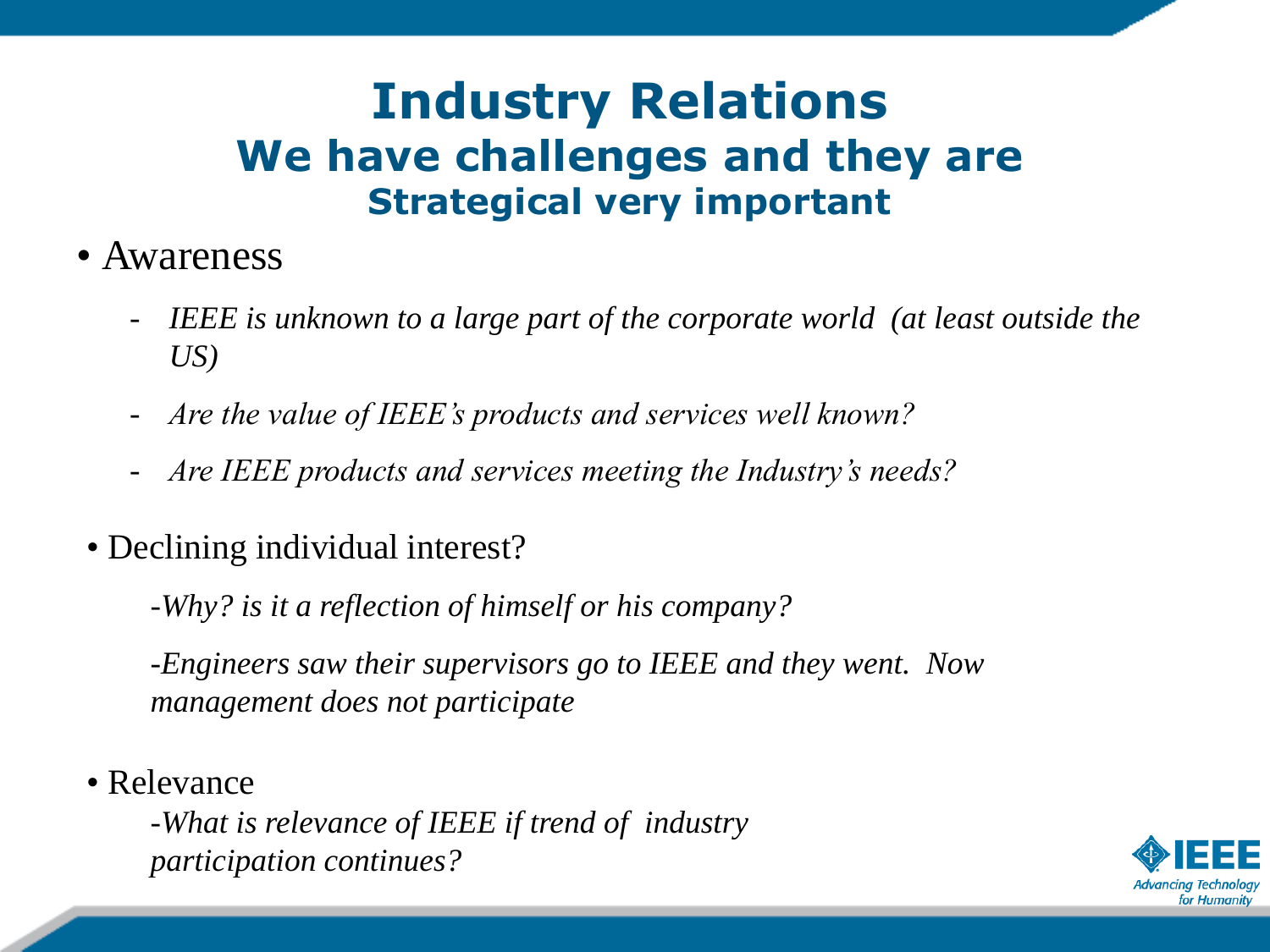# **Industry Relations Strategical very important (2)**

#### •Industry is changing

• Need to show return on investment

-*show that membership and time spent on IEEE is valuable and easy to accomplish*

- *demonstrate the intangible benefits of active participation in IEEE activities such as:* 

- *Leadership roles*

-*Networking opportunities*

-*Professional development*

-*Human resources*

- *Recognition and visibility Etc..*

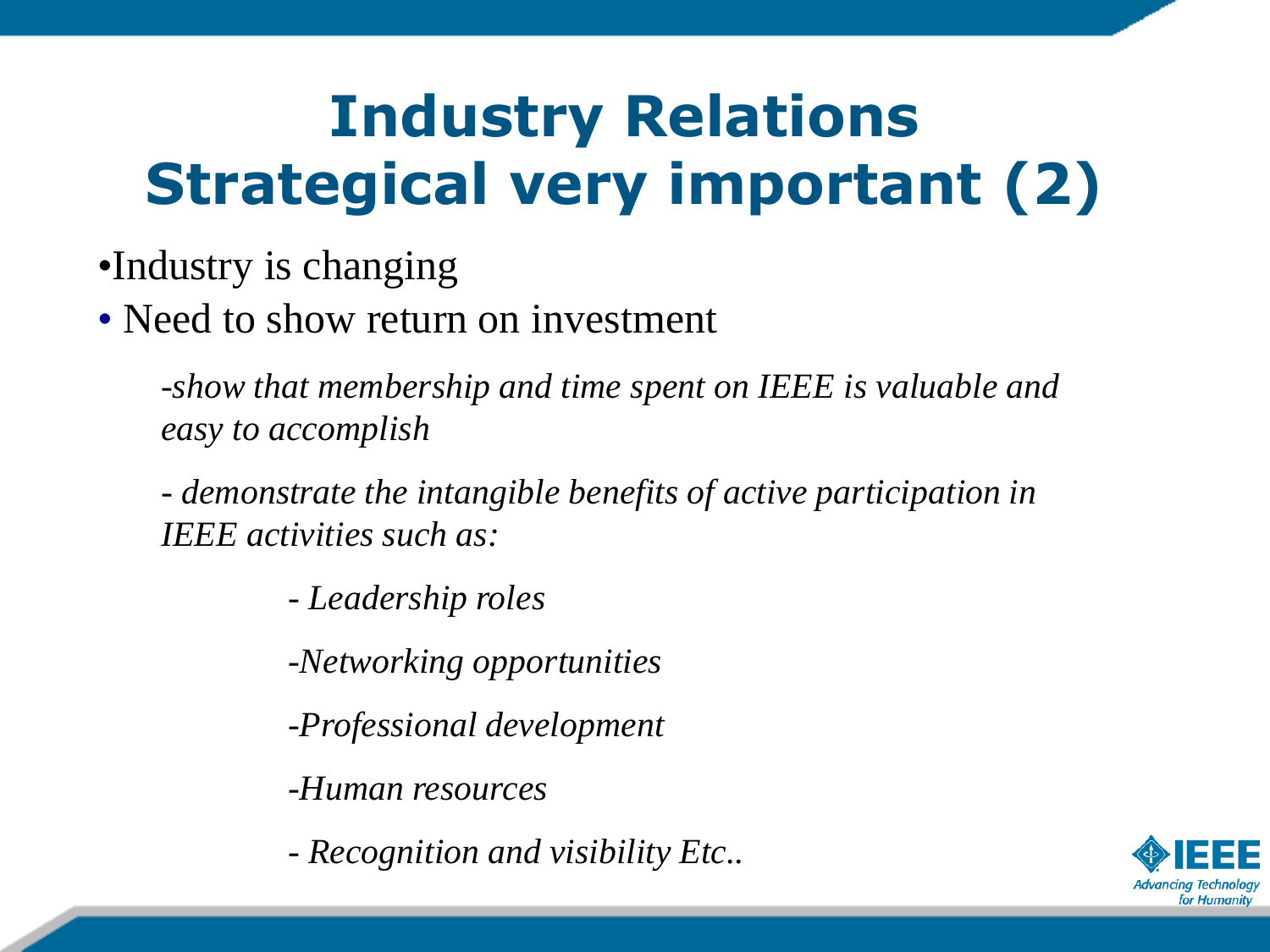#### **IEEE is a gateway to competence**

Competence= Knowledge x Experience x Attitude

IEEE should play a role

Need to develop robust relations over time Difficult to build – easy to tear down

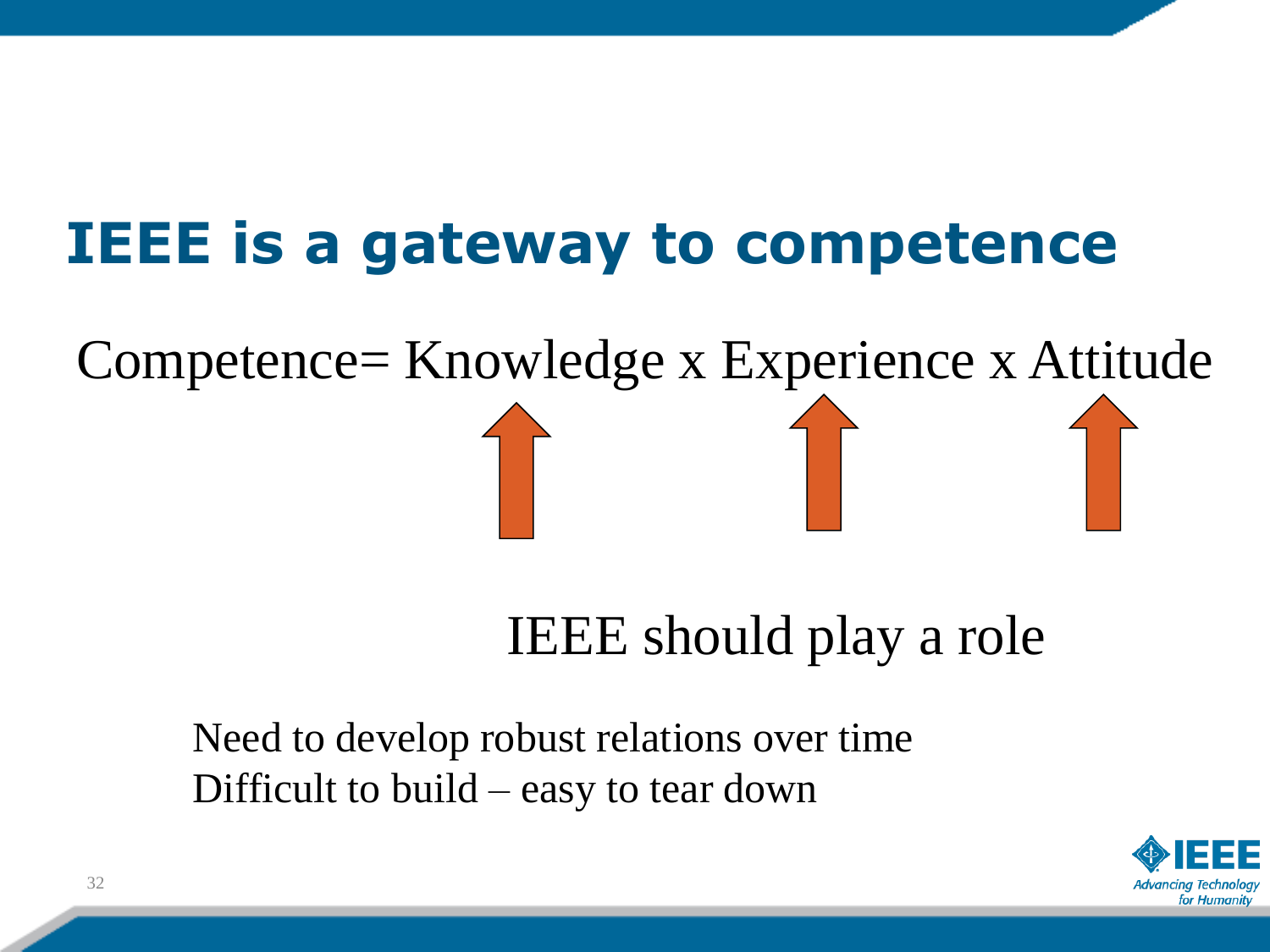#### **Challenges**

- Expectations from other individuals and organisations.  $\Box$ "Industry Relations" spans such a wide range of potential activities.
- Geographically large region.  $\Box$
- Spanning huge cultural differences.  $\blacksquare$
- Across regions and countries with very different industries  $\blacksquare$ and industrialization levels.
- We need to identify a structure and turn this variety into our benefit.



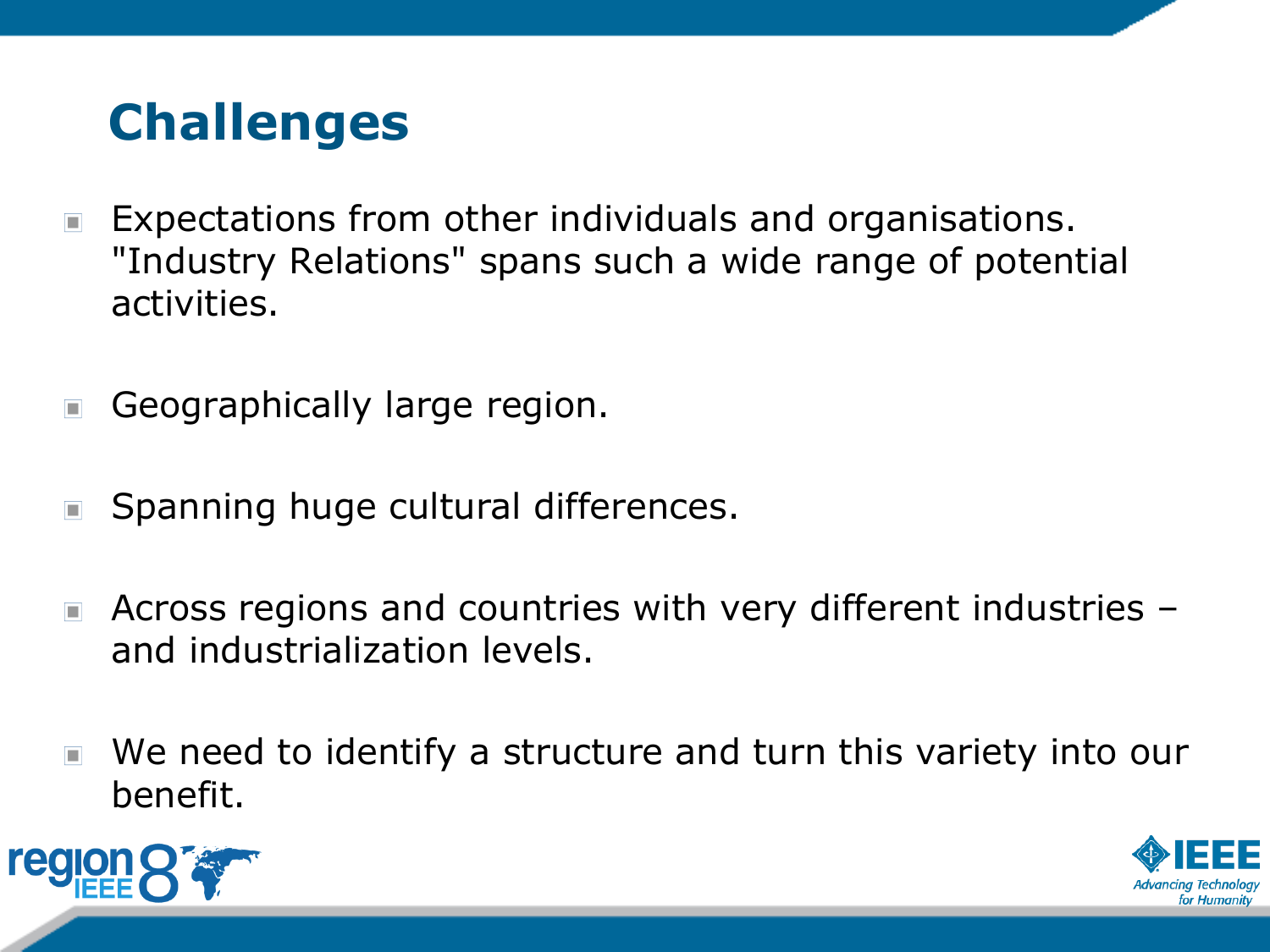#### **Industry Relation Improvement**



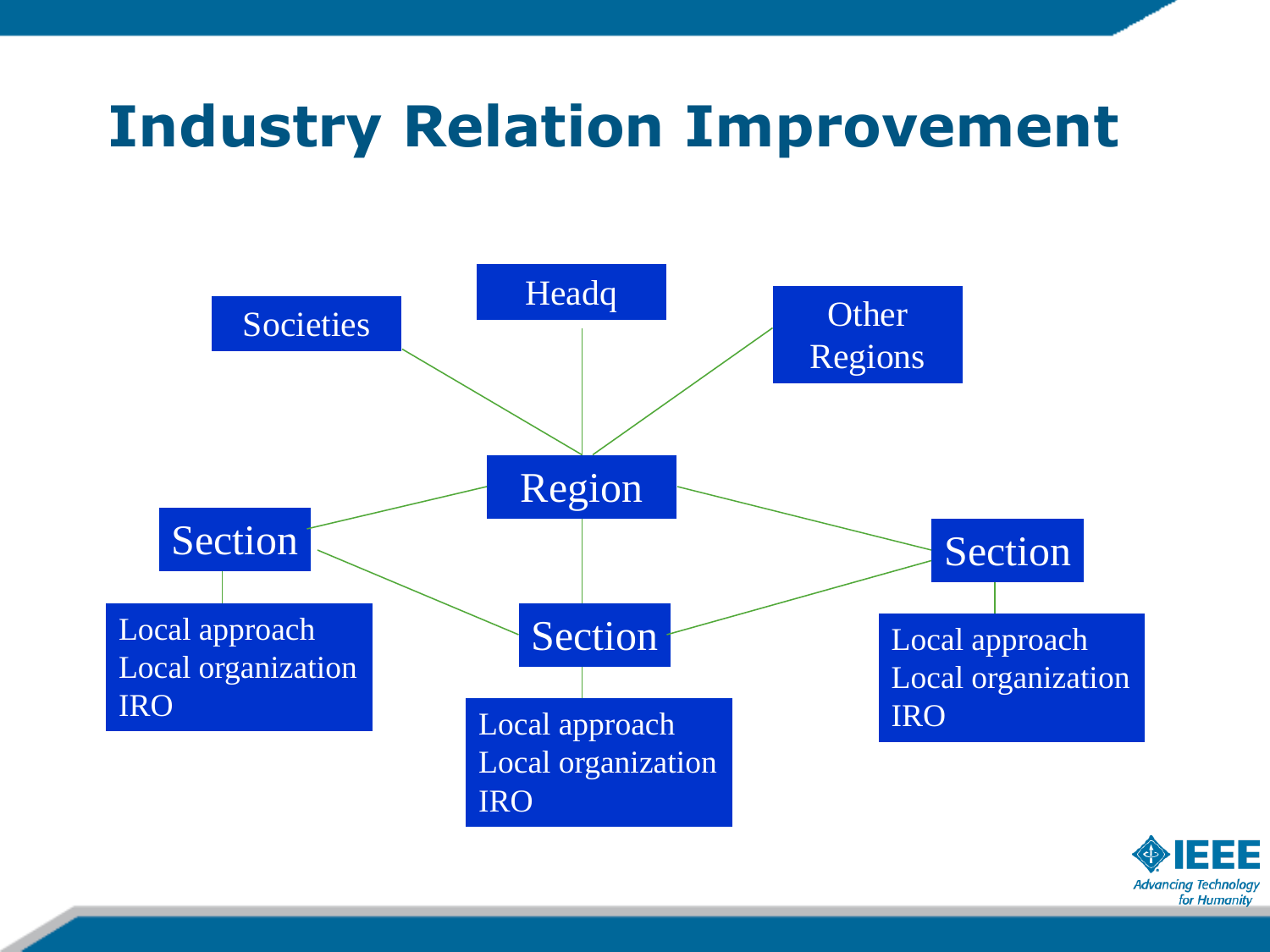#### **Industry Relations**

#### **Work planned:**

- Reach out to IROs
- Update the IRO manual  $\Box$
- Organize webinar(s) with IROs  $\Box$
- Together with IROs: plan and start local activities  $\Box$
- Give the IROs tools for reaching out to industry  $\Box$
- Figure out the Industry needs  $\Box$
- Involve Young Professionals & Student Branches  $\Box$
- Involve other subcommittees, societies, etc



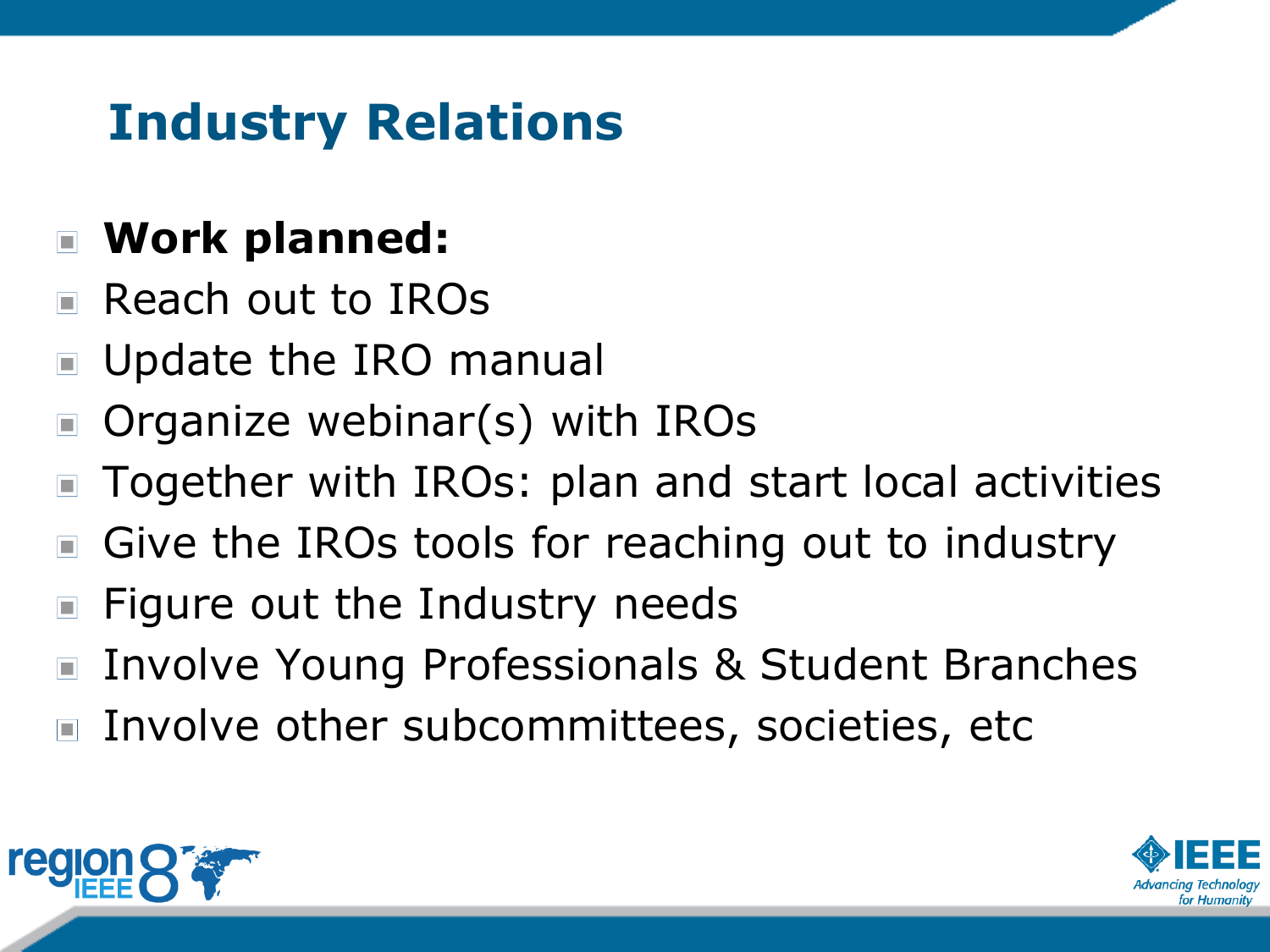# **Examples on how to proceeded**

#### •Establish contacts with Industry Management and employees

- use personal contacts
- use contacts and build our industry network
- •Invite Industry to discuss and define their needs
	- go to them, do not wait for them to come
	- use 'ieee industry members' to contact industry
- •Suggest ideas, solutions and practical implementations
	- get results
	- show you can do it
	- show the value of your results
	- build confidence and trust, show you are a professional
	- we did not ask for money, but wanted to cooperate and develop relations
- •Develop meetings and workshops to meet Industry
	- -meetings and conferences to academic and without industry relevance
	- new meetings developed by industry themselves and industry members